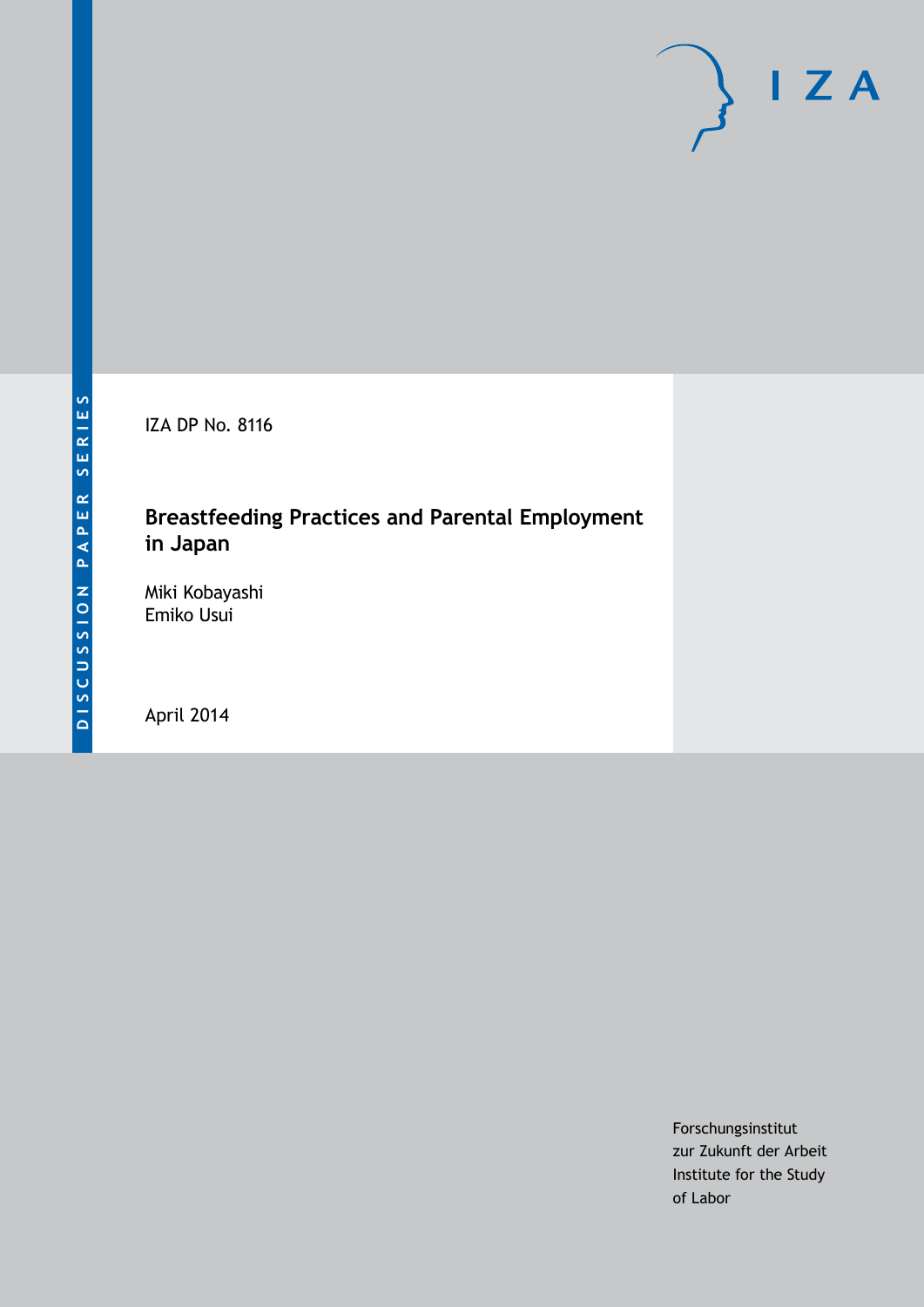# **Breastfeeding Practices and Parental Employment in Japan**

## **Miki Kobayashi**

*Kobe University*

## **Emiko Usui**

*Hitotsubashi University and IZA*

Discussion Paper No. 8116 April 2014

IZA

P.O. Box 7240 53072 Bonn **Germany** 

Phone: +49-228-3894-0 Fax: +49-228-3894-180 E-mail: [iza@iza.org](mailto:iza@iza.org)

Any opinions expressed here are those of the author(s) and not those of IZA. Research published in this series may include views on policy, but the institute itself takes no institutional policy positions. The IZA research network is committed to the IZA Guiding Principles of Research Integrity.

The Institute for the Study of Labor (IZA) in Bonn is a local and virtual international research center and a place of communication between science, politics and business. IZA is an independent nonprofit organization supported by Deutsche Post Foundation. The center is associated with the University of Bonn and offers a stimulating research environment through its international network, workshops and conferences, data service, project support, research visits and doctoral program. IZA engages in (i) original and internationally competitive research in all fields of labor economics, (ii) development of policy concepts, and (iii) dissemination of research results and concepts to the interested public.

IZA Discussion Papers often represent preliminary work and are circulated to encourage discussion. Citation of such a paper should account for its provisional character. A revised version may be available directly from the author.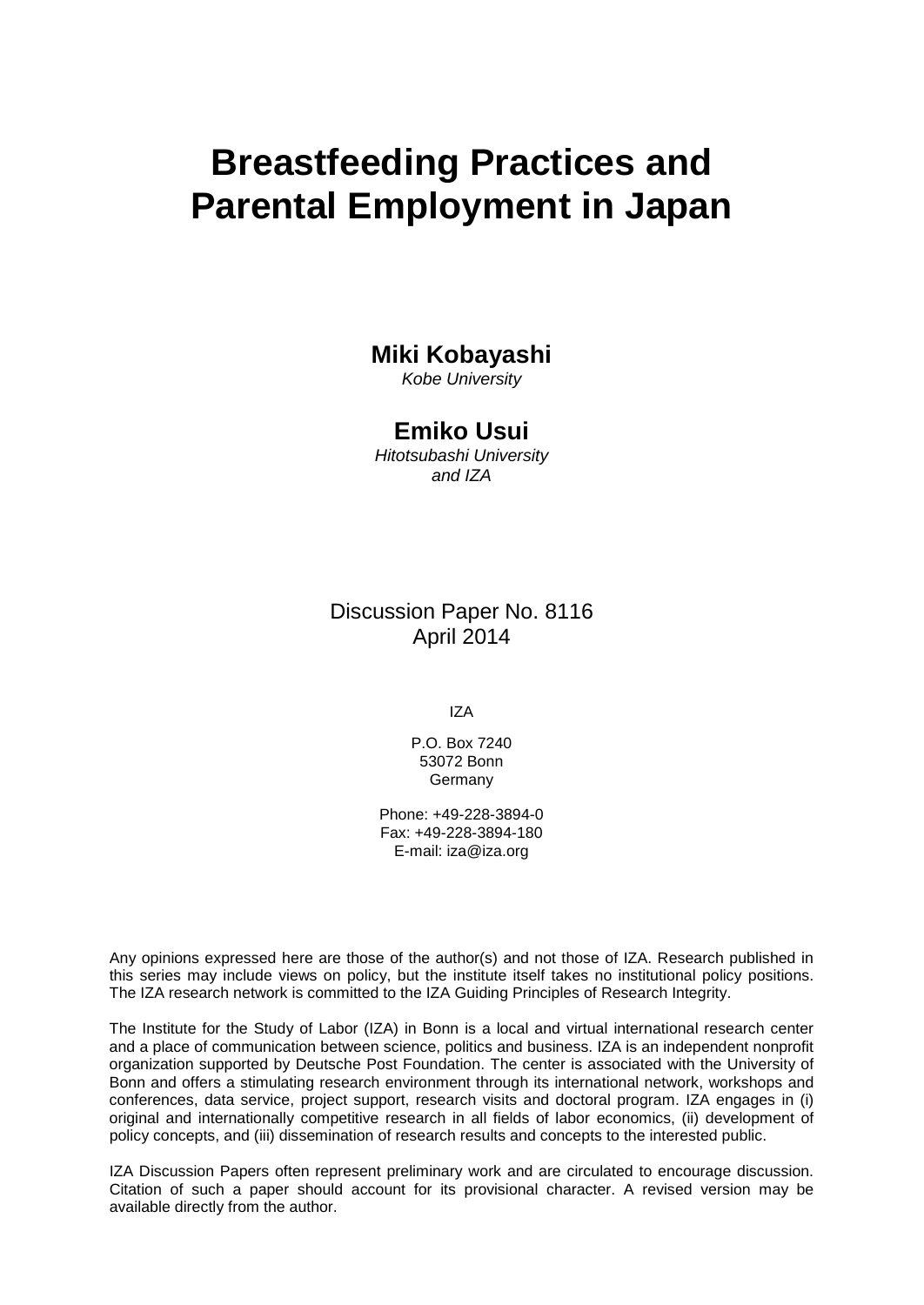IZA Discussion Paper No. 8116 April 2014

# **ABSTRACT**

# **Breastfeeding Practices and Parental Employment in Japan**

Much research shows that breastfeeding provides short- and long-term health benefits for both mothers and their children. However, few studies have yet investigated the factors which may promote or inhibit breastfeeding practices in Japan. To fill this research gap, this paper uses data newly gathered in 2012 on breastfeeding initiation and duration for each child of each mother, which enable us to estimate mother fixed-effects models that control for unobserved differences among mothers. Compared to mothers who leave their jobs after childbirth, mothers who return to work within a year after childbirth do not significantly differ in breastfeeding initiation but have a breastfeeding duration which is shorter by 1.654 months. On the other hand, when fathers work under a flextime system after childbirth, breastfeeding initiation is higher, and the duration is longer by 4.418 months. Therefore, letting fathers work under a flextime system would help promote breastfeeding practices in Japan.

JEL Classification: J13

Keywords: breastfeeding, maternal employment, paternal job responsibility, Japan

Corresponding author:

Emiko Usui Institute of Economic Research Hitotsubashi University Tokyo, 186-8603 Japan E-mail: [usui@ier.hit-u.ac.jp](mailto:usui@ier.hit-u.ac.jp)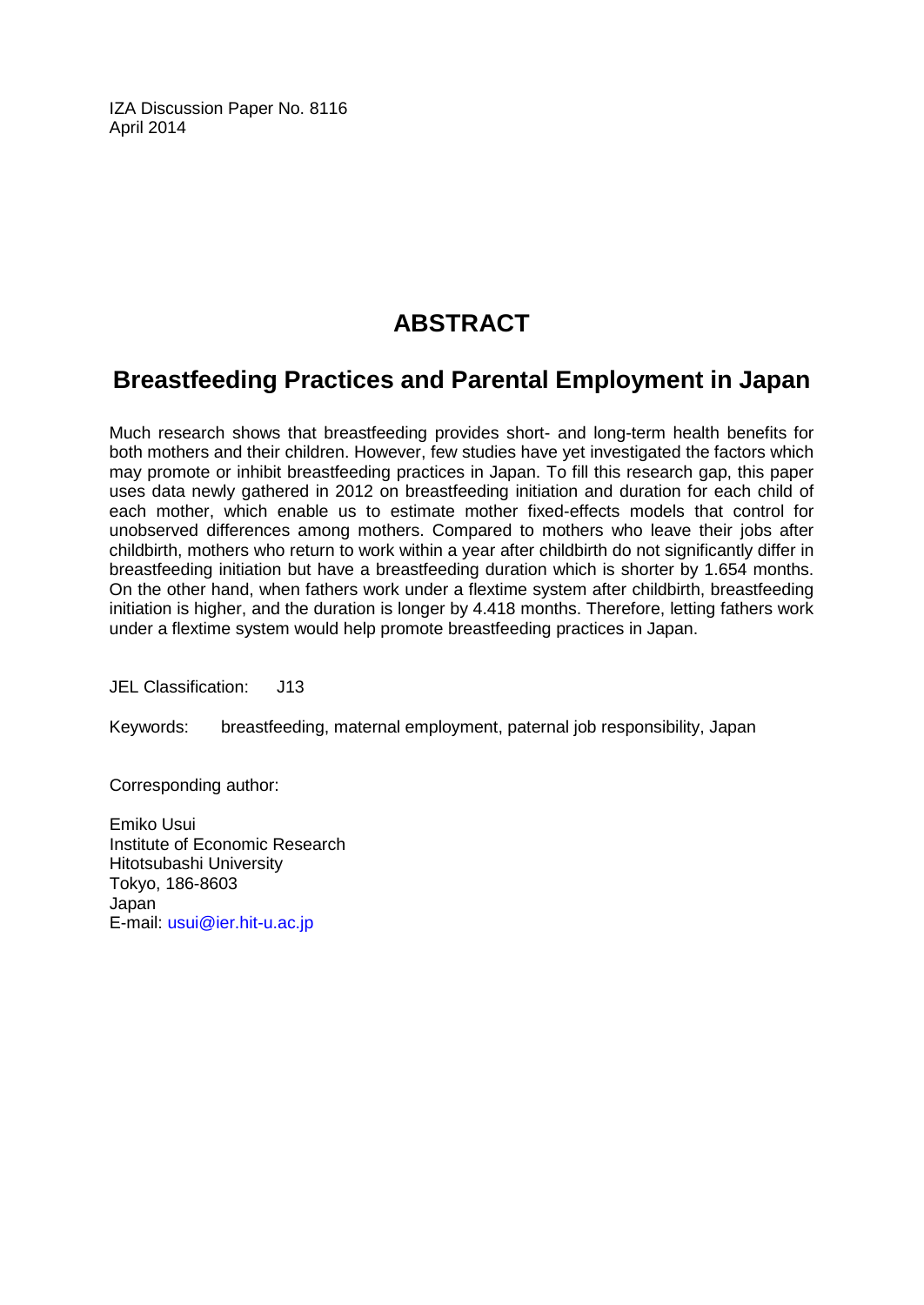#### **1 Introduction**

Abundant evidence has demonstrated the short- and long-term health benefits of breastfeeding for both children and mothers. For children, the benefits of breastfeeding include protection against childhood infectious diseases, decreased risk for both chronic diseases and sudden infant death syndrome (Howie et al., 1990; Beral et al., 2002; Ip et al., 2007; and WHO/UNICEF 2009), a positive association with higher intelligence scores (Borra et al., 2012; McCrory and Layte, 2011), and reduced risk for being overweight or obese later on (McCrory and Layte, 2012). The health benefits for breastfeeding mothers include reduced postpartum bleeding, contraceptive effect of delays in the resumption of the menstrual cycle, faster shrinking of the uterus, and decreased risk of breast and ovarian cancers. In a global public health recommendation, the World Health Organization (WHO) declared in 1990 that infants should be exclusively breastfed until six months of age, with breastfeeding continuing until the child is two years of age or more (WHO/UNICEF, 1990). Based on this recommendation, the Ministry of Health, Labour and Welfare in Japan has been promoting and supporting breastfeeding by, for example, creating the "Support Guide for Breastfeeding and Weaning" (Ministry of Health, Labour and Welfare, 2007) for medical practitioners.

Researchers in many countries have shown that there exists a conflict between breastfeeding and the mothers' return to work after childbirth. Chatterji and Frick (2005), for example, find that for mothers in the U.S. who return to work within three months after childbirth, the probability of initiating breastfeeding decreases by 16 to 18 percent and the duration of breastfeeding is shortened by four to five weeks. Focusing on the increase in maternity-leave mandates in Canada, Baker and Milligan (2008) find that with every additional month not at work after childbirth, the duration of breastfeeding is prolonged by 2.6 weeks.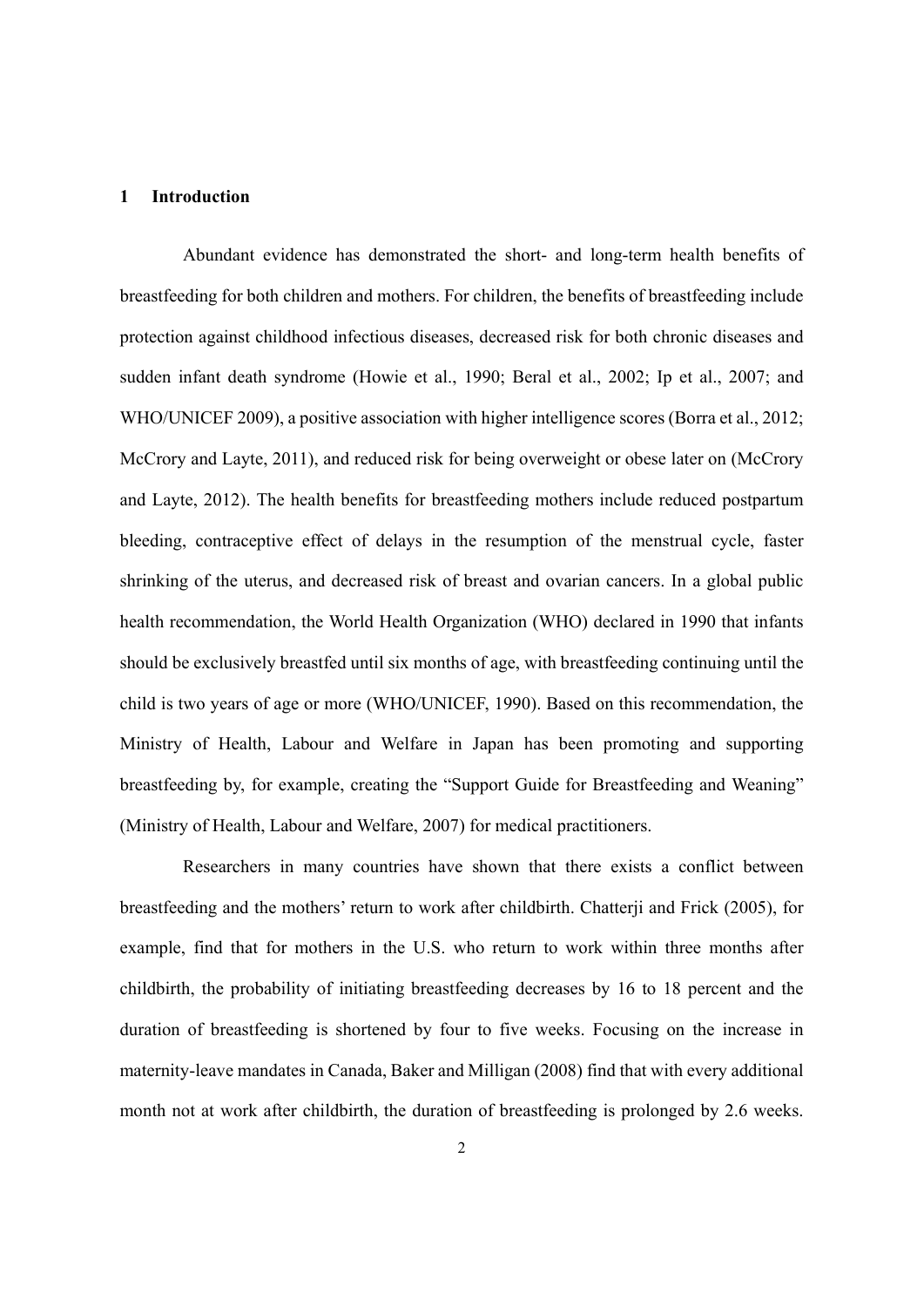Other studies that find an incompatibility between maternal employment and breastfeeding include Roe et al. (1999), Haider (2003), and Mandal et al. (2010, 2012) for the U.S, Gatrell (2007) for the U.K., and Cooklin et al. (2008) for Australia.

In Japan, over the past twenty years, approximately 60 percent of working women quit their jobs because of pregnancy or childbirth (Cabinet Office, Government of Japan, 2012), and only 27.1 percent of mothers work when their firstborn child is one year old (National Institute of Population and Social Security Research, 2010). Although the reason why mothers leave the labor force is to care for children, which goes well beyond breastfeeding, combining work and breastfeeding may be especially challenging for mothers in Japan, because support for breastfeeding in the Japanese workplace has been quite limited. To date, however, very little research conducted in Japan has examined to what extent maternal employment is compatible with breastfeeding practices. To begin with, few studies have investigated associations between breastfeeding duration and mothers' socioeconomic and educational status in Japan (Inoue et al., 2012). Furthermore, previous studies on breastfeeding in countries other than Japan have focused on the compatibility between breastfeeding and maternal employment, but have paid less attention to the effect of fathers' work arrangements on breastfeeding practices. Since mothers may already be overburdened by infant care and domestic chores, fathers' increased time at home may ease their wives' burden and this makes breastfeeding more feasible. For this reason, in this paper we investigate to what extent this linkage exists in Japan.

 Until recently, it has not been possible to empirically investigate factors that influence breastfeeding practices in Japan because of data limitations. Three national surveys administered by Japan's Ministry of Health, Labour and Welfare collect data on breastfeeding: (1) the National Nutrition Survey on Infants and Preschool Children, (2) the National Growth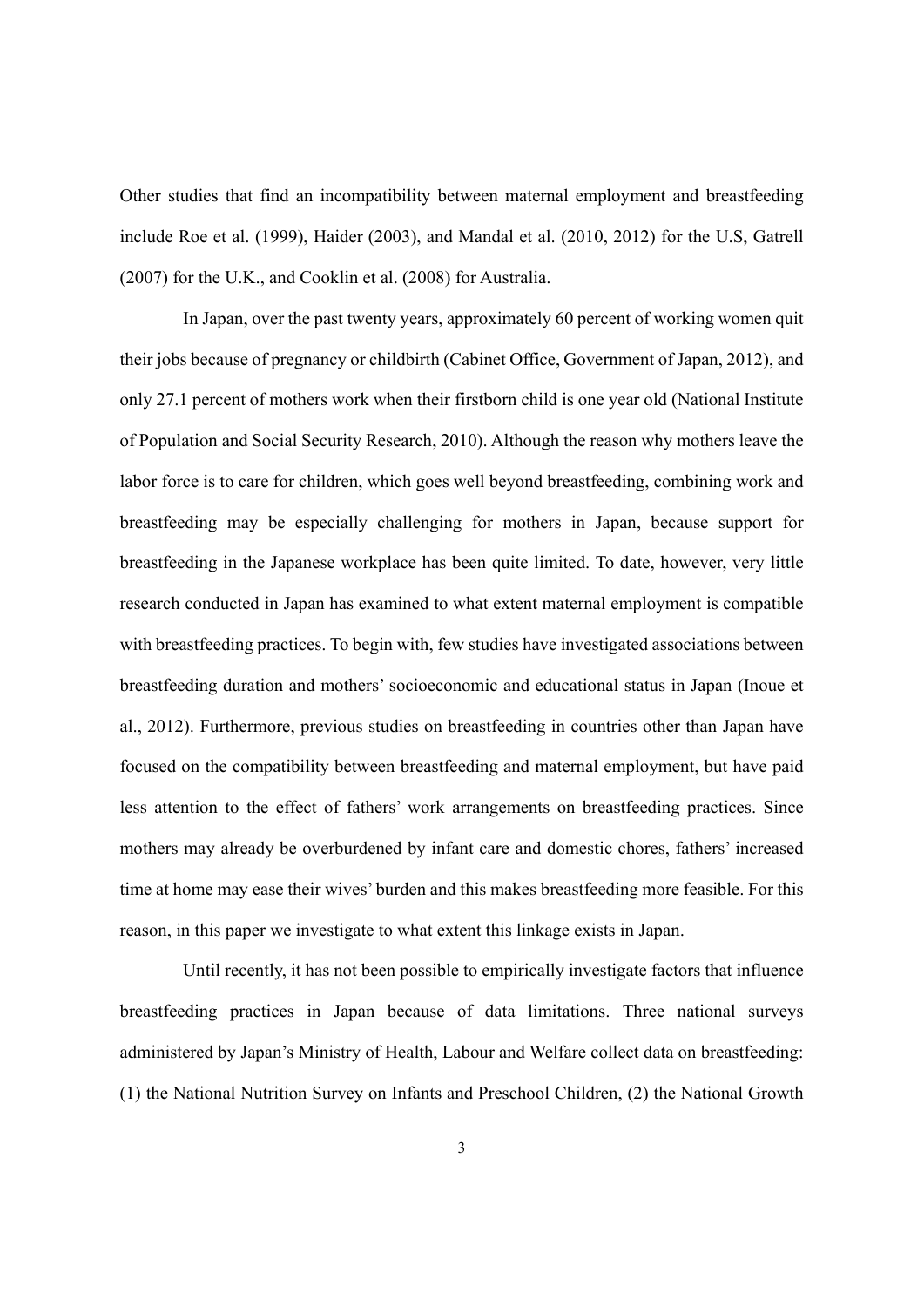Survey on Infants and Preschool Children, and (3) the Longitudinal Survey of Babies in Twenty-first Century (Babies born in 2001 and 2010). The first two surveys collect data decennially on infants' feeding methods and foods since 1985 and 1960, respectively. However, the surveys do not collect information on family background characteristics; the first survey lacks data on parents' education and employment status and the number of children in the household, and the second survey lacks data on parents' education and fathers' employment status. The third survey, which samples children born in January and July of 2001 and 2010, does collect information on family background characteristics; it also asks about mothers' breastfeeding practices when their youngest child was six months of age. Since the median duration of breastfeeding is about twelve months for women in Japan (see Figure 1), the length of completed breastfeeding spells is not available for many mothers in this survey. Furthermore, data on mothers' breastfeeding practices are limited to their youngest child, and therefore the sample does not allow an estimation of mother fixed-effects models that could account for the correlation between maternal employment and unobserved maternal characteristics.

To overcome these problems, we use newly gathered data from the 2012 Japanese Longitudinal Survey on Employment and Fertility (LOSEF). The LOSEF collects information not only on parents' socioeconomic status, but also on past fertility history, including data on breastfeeding and changes in parents' employment before and after childbirth for each child. For breastfeeding practices, we have information on (1) breastfeeding initiation, and (2) breastfeeding duration, which is the number of months, if any, that the mother breastfed the child. Using this survey, we examine the factors that influence breastfeeding practices by estimating a logit model for breastfeeding initiation and an OLS model for breastfeeding duration. For both breastfeeding initiation and duration, we also estimate mother fixed-effects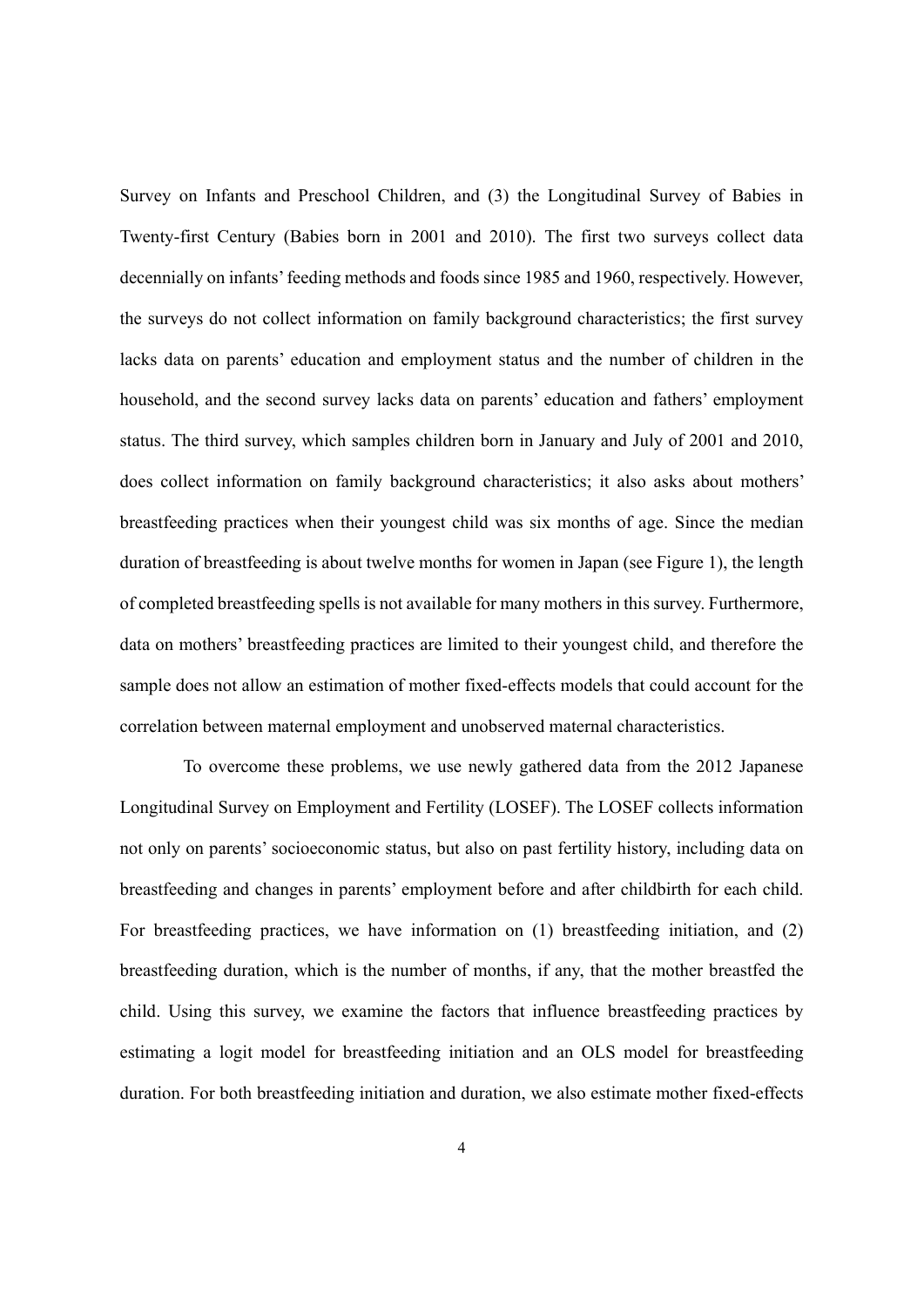models.

We find that breastfeeding tends to be initiated by mothers with a higher level of education, but among mothers who initiate breastfeeding, the duration of breastfeeding does not differ significantly by education. Breastfeeding initiation does not differ by birth order either, but its duration tends to be longer for the firstborn child. Breastfeeding initiation is higher and the duration is longer for mothers from younger generations, for mothers who give birth to a singleton, and for mothers who give birth at an older age. In Japan, breastfeeding initiation does not significantly differ between mothers who return to work within a year after childbirth and those who leave the job after childbirth, but the breastfeeding duration is shorter by 1.654 months for the former group. However, when fathers work under a flextime system after childbirth, mothers' breastfeeding initiation increases and the duration increases by 4.418 months, indicating that when fathers provide assistance and support in early childrearing, it encourages mothers to initiate and continue breastfeeding. Therefore, allowing fathers to work under a flextime system promote the practice of breastfeeding in Japan.

#### **2 Data and Methods**

#### **2.1 Data**

We use data from the Japanese Longitudinal Survey on Employment and Fertility (LOSEF). LOSEF is administered as a project of the Economic Analysis of Intergenerational Issues (Principal Investigator: Noriyuki Takayama), which is funded through the Grant-in-Aid for Specially Promoted Research from Japan's Ministry of Education, Culture, Sports, Science and Technology. With the collaboration of Intage, Inc., a pilot survey was administered in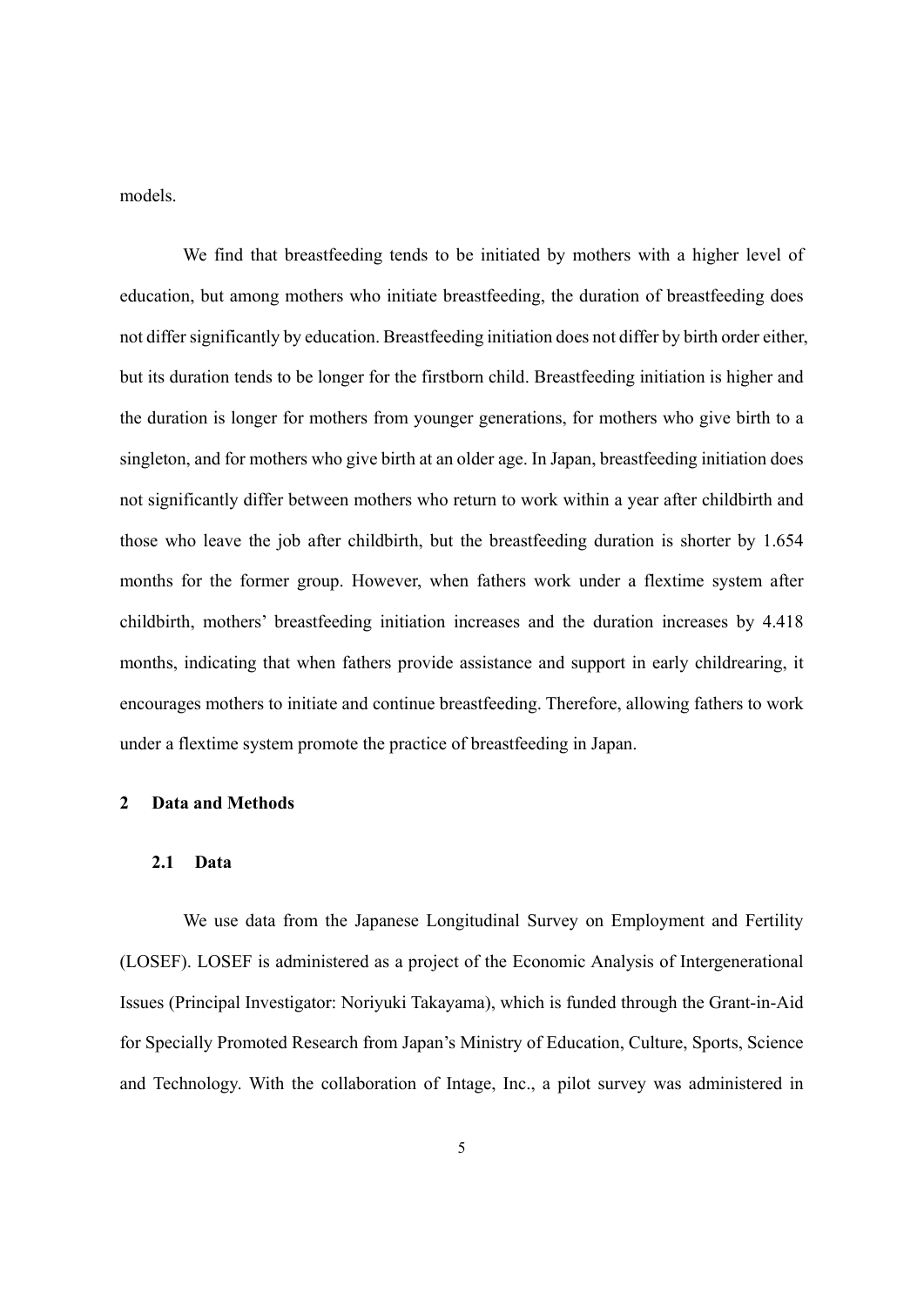February 2012, followed by the first survey, conducted between September and October 2012. The survey targeted men and women between 20 and 49 years of age living in Japan. The survey respondents, chosen from among the individuals publicly recruited by Intage, Inc., were randomly stratified based on (i) age, gender, and regional information from the 2010 Census, and (ii) the employment-to-nonemployment ratio from the Employment Status Survey 2007 (ESS). A screening survey was first conducted on a random sample of 12,000 individuals to inquire about their willingness to participate in the survey, with 7,282 individuals indicating their willingness. From this pool of 7,282, mail questionnaires were then sent to 5,000 randomly selected individuals, resulting in 4,787 responses. A total of 2,114 responses was also obtained in the pilot survey using the same method.<sup>1</sup> The total number of samples, combining those from the pilot survey and from the first survey, stands at 6,901 respondents. Since the sample consists of individuals recruited by Intage, Inc., the sample is not necessarily a nationally representative sample of the Japanese population. We restrict our sample to respondents who have at least one child, with the result that our sample consists of 3,651 parents and 7,148 children.

Two measures of breastfeeding practices are used: (1) breastfeeding initiation, and (2) breastfeeding duration, which is the number of months that the mother breastfed the child if she had ever breastfed the child. The measure of breastfeeding initiation is set to one for those who answered yes to "Did you breastfeed your child?" and zero for those who answered no. For those who answered yes, the duration of breastfeeding is asked for: "Until when did you (or

1

<sup>&</sup>lt;sup>1</sup> Specifically, in the pilot survey, the mail questionnaires were sent to 2,558 respondents, resulting in 2,114 responses. The purpose of the pilot survey was to examine how respondents would answer the questionnaires and to make any necessary changes for the first survey. However, for the variables used in the paper, the wording of the two questionnaires is identical.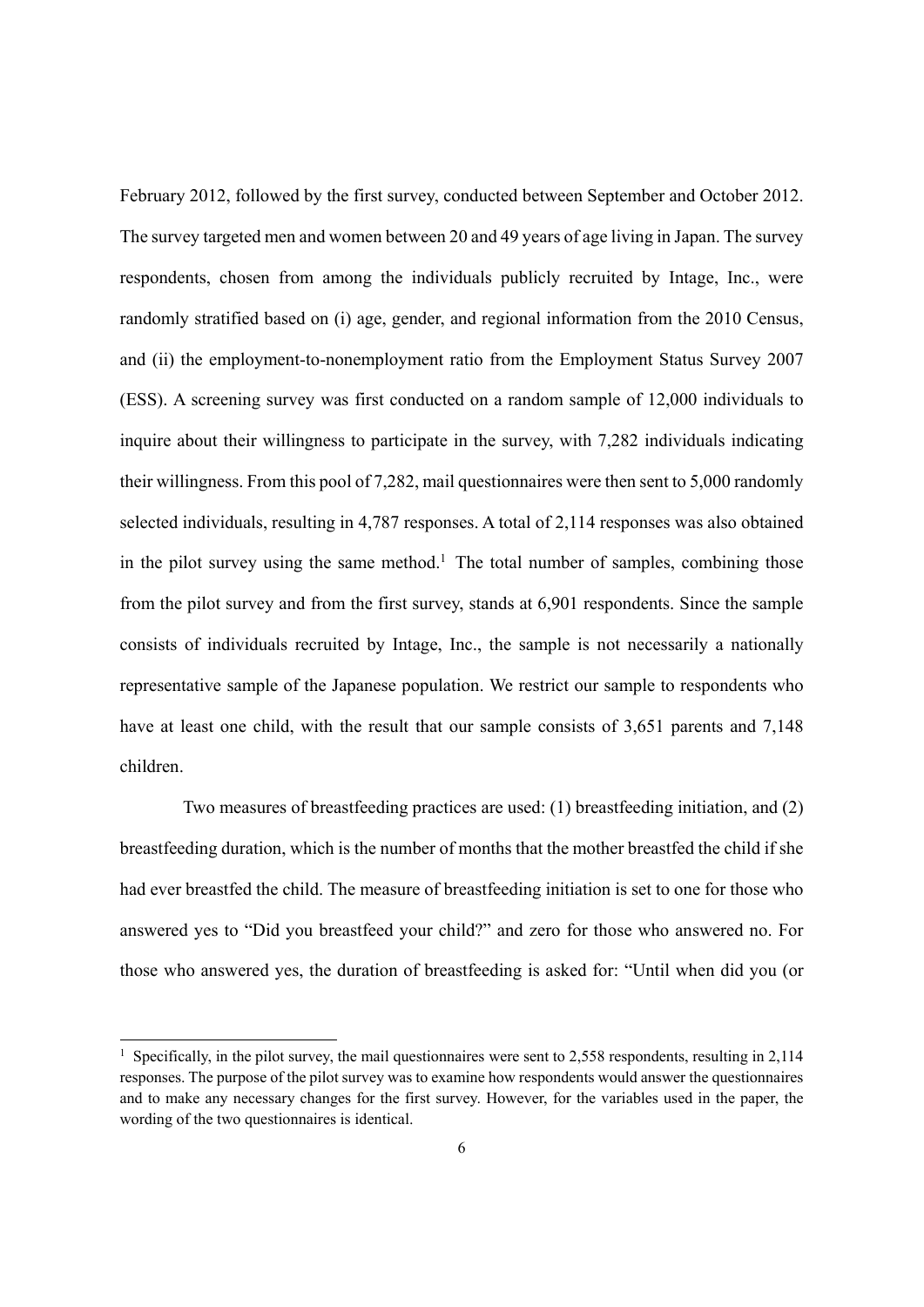your spouse) breastfeed your child? This applies not only to exclusive breastfeeding but also mixed feeding (i.e., using a combination of breastfeeding and bottle feeding)." Therefore, breastfeeding is defined as any breastfeeding, not necessarily exclusive breastfeeding (Japan Pediatric Society, 2011). The survey asked about breastfeeding practices for each of the respondents' children.

LOSEF also collected information on changes in the employment status and job responsibility of mothers and fathers before and after each child's birth, adapted from the questionnaires used by Goldin and Katz (2008). The wording of the question regarding changes in employment status is: "One year after the birth of your child, how did your (or your spouse's) paid employment status change relative to one year before?" The respondents were asked to choose one of the following: (1) not employed before or after, (2) left employment, (3) working fewer hours, (4) working the same hours, (5) working more hours, and (6) started working. The wording of the question regarding changes in job responsibilities is: "One year after the birth of your child, how did your (or your spouse's) work responsibilities change relative to one year before?" The respondents were asked to mark all that apply from the following choices: (1) more responsibility, (2) work under flextime system, (3) more hours for pay at home, (4) traveling less for work, (5) no change, (6) other, and (7) not working. In Japan's flextime systems, workers separate their workday into hours that they must work ("core time," usually between 10 a.m. and 3 p.m.) and hours from which they can choose to work ("flexible time").

Since only 4.3 percent of fathers were not working one year after their child's birth, we estimate the effects of the change in fathers' *job responsibilities* on breastfeeding initiation and duration. In contrast, since 75 percent of mothers were not working one year after childbirth, we estimate the effects of change in mothers' *employment status*. Descriptions of the variables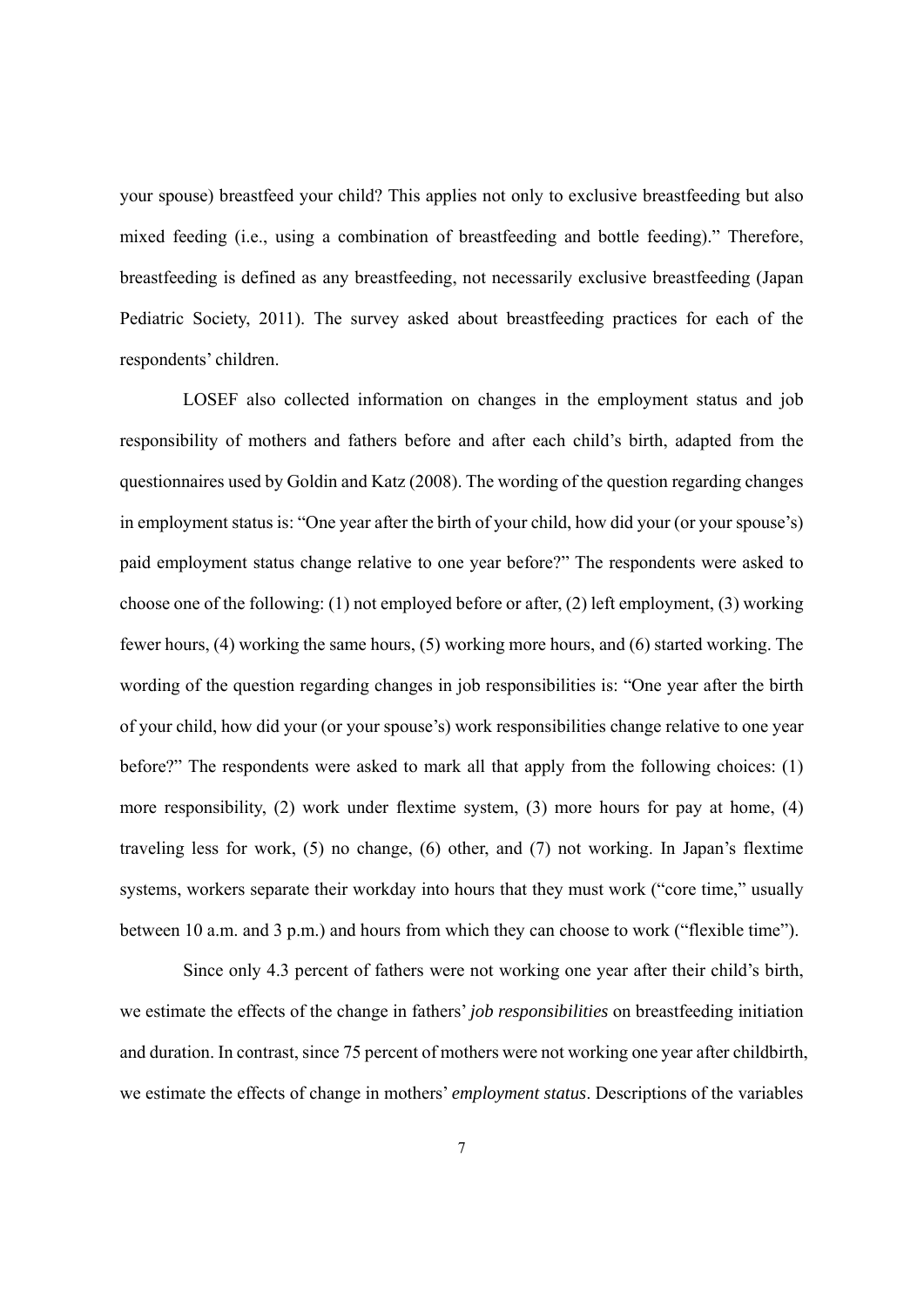used in this paper are presented in Table 1, along with the variable means and standard deviations.

#### **2.2 Breastfeeding Variables**

In LOSEF, 86.1 percent of the sample initiated breastfeeding, and among those who initiated breastfeeding, the average duration of breastfeeding is 14.56 months (see Table 1). Figure 1 presents the distribution of duration of breastfeeding for those who initiated breastfeeding. We find that 7.9 percent of the sample breastfed for six months, 28.7 percent breastfed for 12 months, and 9.1 percent breastfed for two years.

These numbers from LOSEF are in line with other statistics available in Japan on breastfeeding. A survey conducted by Nakada (2008) with 404 samples reports the average breastfeeding duration as one year and four months, and the mode as one year. The rate of breastfeeding is 86.8 percent at three months in the 2010 National Growth Survey on Infants and Preschool Children (Ministry of Health, Labour, and Welfare, 2011), while in our sample 85.13 percent of children are breastfed at three months. The rate of breastfeeding is 72.7 percent at six months in the 2001 Longitudinal Survey of Babies in Twenty-first Century (Kaneko et al., 2006), while in our sample 76.0 percent of children are breastfed at six months. In the U.S., among babies born in 2009, the rate of infants ever breastfed is 76.5 percent and the rate of breastfeeding at six months of age is 49.0 percent (Centers for Disease Control and Prevention, 2013); the median duration of breastfeeding is 38.7 weeks (approximately 9.675 months) according to Fein et al. (2008). These statistics reveal that breastfeeding initiation is higher and breastfeeding duration is longer in Japan than in the U.S. One reason for this difference in breastfeeding behavior may be the fact that postpartum hospital stays provide women with the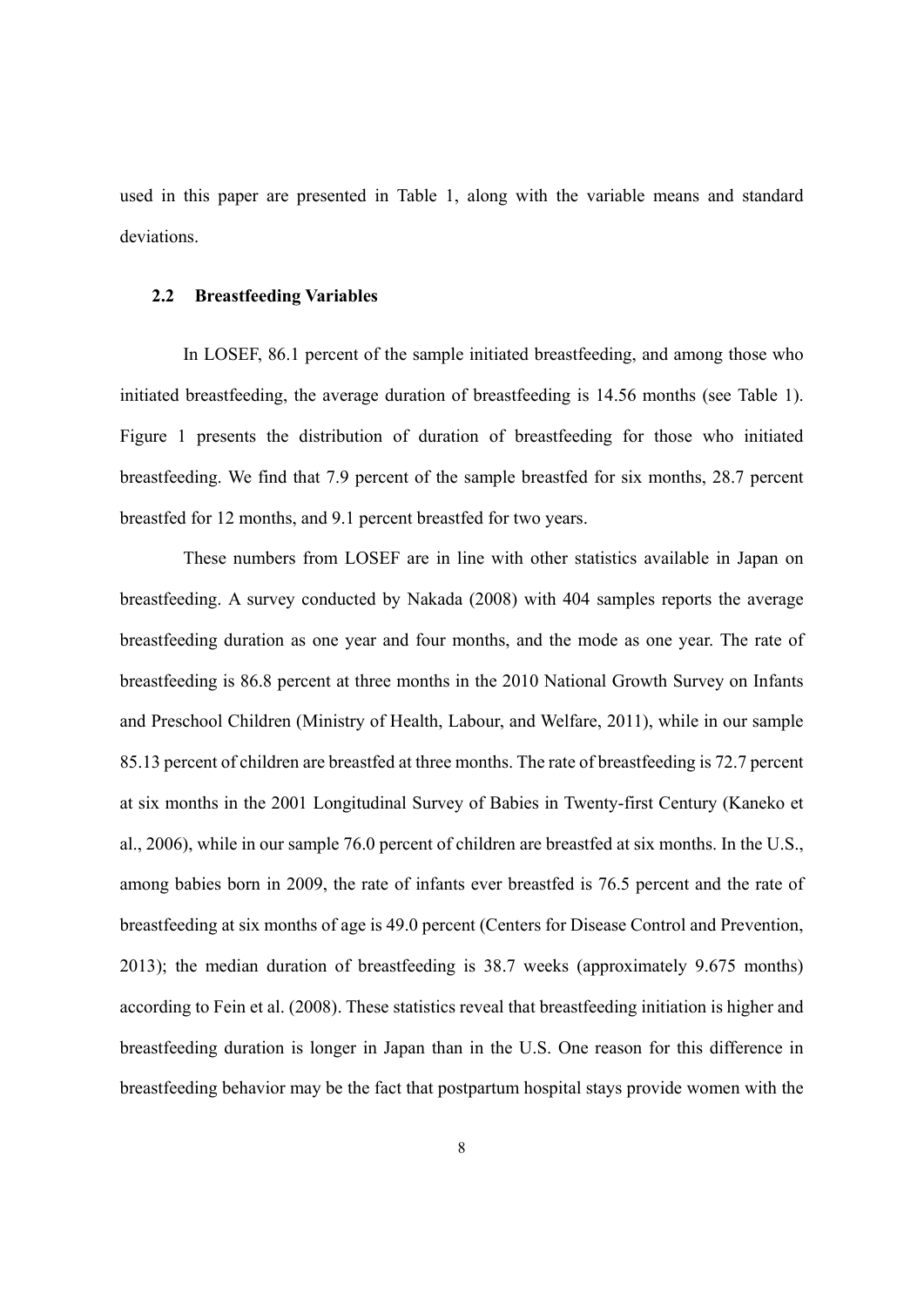opportunity to receive breastfeeding support—and the hospital stay after delivery is longer in Japan than in the US. Specifically, in Japan, the typical stay in the hospital after delivery is five to eight days (Katsukawa et al., 2010), while most women are discharged from the US hospitals between 24 hours to 72 hours after delivery (American Academy of Pediatrics, 2005). Since only 55 percent of US mothers receive breastfeeding support after being discharged from the hospital (Lewallen et al., 2006), it is likely that many women in the US leave the hospital before being able to produce enough breast milk (American Academy of Pediatrics, 2005). Another reason for this difference in breastfeeding behavior between Japan and the US is because the maternity leave system is more generous in Japan than in the US. Specifically, in Japan, mothers are guaranteed eight weeks of post-childbirth maternity leave, and either the mother or the father has access to child care leave until the child's first birthday. A worker of either gender on leave is entitled to a child-care leave allowance which is 50 percent of their regular monthly wages earned before taking leave. In contrast, under the US Family and Medical Leave Act, only employees working at companies with more than fifty employees are eligible for twelve weeks of leave – and that leave is unpaid.<sup>2</sup>

#### **2.3 Methods**

1

In the next section, we estimate the following model:

$$
Y_{im} = \beta X_{im} + \omega_m + \varepsilon_{im},
$$

<sup>&</sup>lt;sup>2</sup> Because the number of working women who have infant children is much smaller in Japan than in the US, far fewer women in Japan report returning to work as a difficulty in breastfeeding. Specifically, among mothers in Japan who stopped breastfeeding during the first month after childbirth, 63.8 percent report "insufficient milk supply," whereas only 0.8 percent report "returning to work" (Ministry of Health, Labour and Welfare, 2005). In contrast, in the US, among mothers who report a reason for ceasing to breastfeed during the first month after childbirth, 38.8 percent report "insufficient milk supply," whereas 14.2 percent report "returning to work/school" (Ahluwalia et al., 2005).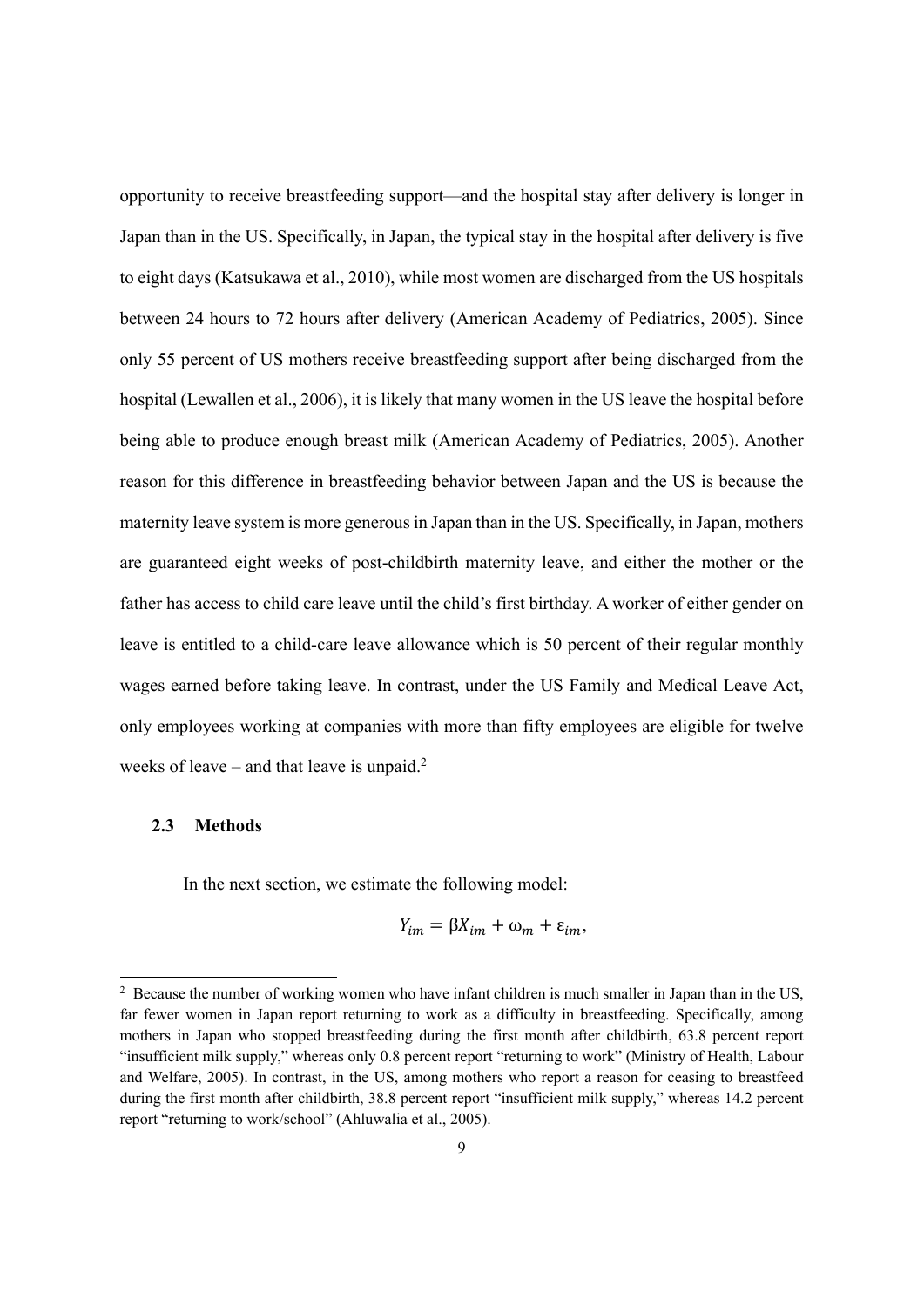where *i* denotes child, *m* mother,  $Y_{im}$  the variable indicating breastfeeding practices,  $X_{im}$  the vector of covariates including an intercept,  $\beta$  the coefficients for the covariates, ω<sub>m</sub> the mother fixed-effects, and  $\varepsilon_{im}$  the error term. The covariates  $X_{im}$  include: child's characteristics (sex, low birth-weight, multiple births, firstborn, and number of siblings), maternal characteristics (age at birth of the child, education, and birth cohort by decade), and changes in maternal employment and paternal job responsibility before and after childbirth. To deal with the correlation between maternal employment and unobserved maternal characteristics  $\omega_m$ , we also estimate mother fixed-effects models. With this method, we can control for any unobserved mother fixed-effects, but we cannot account for reverse causality or other forms of endogeneity.3

#### **3 Results**

1

#### **3.1 Breastfeeding Initiation**

Table 2, Column 1 presents the odds ratios and 95 percent confidence intervals for the logit model of breastfeeding initiation on the child's characteristics, maternal characteristics, and changes in maternal and paternal job responsibility before and after childbirth. In Table 2, Column 2, we present results that combine into one category mothers who work (*i*) fewer hours one year after childbirth, (*ii*) the same hours one year after childbirth, or (*iii*) more hours one year after childbirth; that is, this one category consists of all mothers who return to work within a year after childbirth. The results from the mother fixed-effects logit model presented in Table

<sup>&</sup>lt;sup>3</sup> Specifically, the fixed-effects approach is used to rule out time-invariant mother fixed-effects on the observed relationship between maternal employment and breastfeeding practices. However, this approach cannot account for time-variant unobserved mother characteristics nor another important source of endogeneity—reverse causality— which implies that breastfeeding practices might exert a causal effect on maternal employment, in addition to the effect of maternal employment on breastfeeding practices.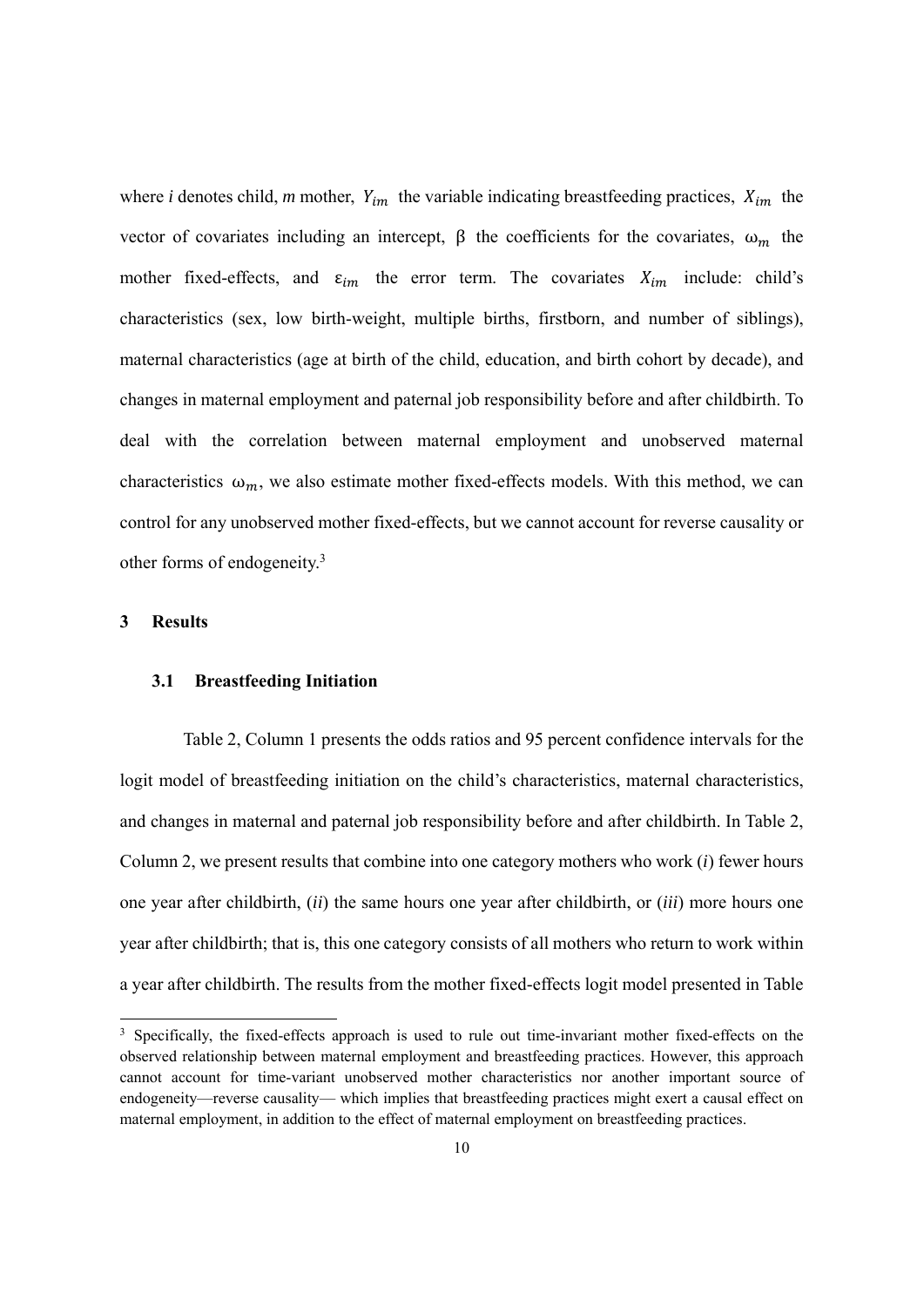2, Column 3 use the same specification as in Table 2, Column 2.

Table 2, Column 1 shows that, when compared with the odds for mothers who graduated from high school, the odds of breastfeeding are 0.619 times lower for those with less than high school education, 1.591 times higher for those with junior college education, and 2.127 times higher for those with more than college education. A one-year increase in maternal age in the year that the child was born increases the odds of breastfeeding by 6.1 percent. This pattern of more highly educated mothers and older mothers being more likely to initiate breastfeeding is consistent with findings from studies in the U.S. and the U.K. (e.g., Chatterji and Frick, 2005; Lindberg, 1996; Noble et al., 2001; Ryan et al., 2006). This positive association between education and breastfeeding initiation is partly because women tend to obtain information about breastfeeding from written materials, and therefore, women at higher literacy levels are more likely to have developed better breastfeeding skills than women at lower literacy levels (Kaufman et al., 2001; Lewallen et al., 2006).

Two other relevant factors that affect the odds of breastfeeding are (i) the baby's birth weight, and (ii) multiple births. Having a low birth-weight infant decreases the odds of breastfeeding by 33.2 percent, because such infants tend to be kept in incubators, to be too weak to suckle, and to be hospitalized longer, compared to infants of normal birth weight (Ooki, 2008). The odds of breastfeeding are also 0.380 times lower for multiple births, compared to single births. Using the Longitudinal Survey of Babies in the Twenty-first Century, Kaneko et al. (2006) examine factors associated with exclusive breastfeeding during the first six months of life in Japan and find that low birth-weight and multiple births are negatively associated with exclusive breastfeeding. Similarly, Yokoyama et al. (2006) use a database of medical check-ups of infants aged three to six months in Nishinomiya City in Japan, and also find that mothers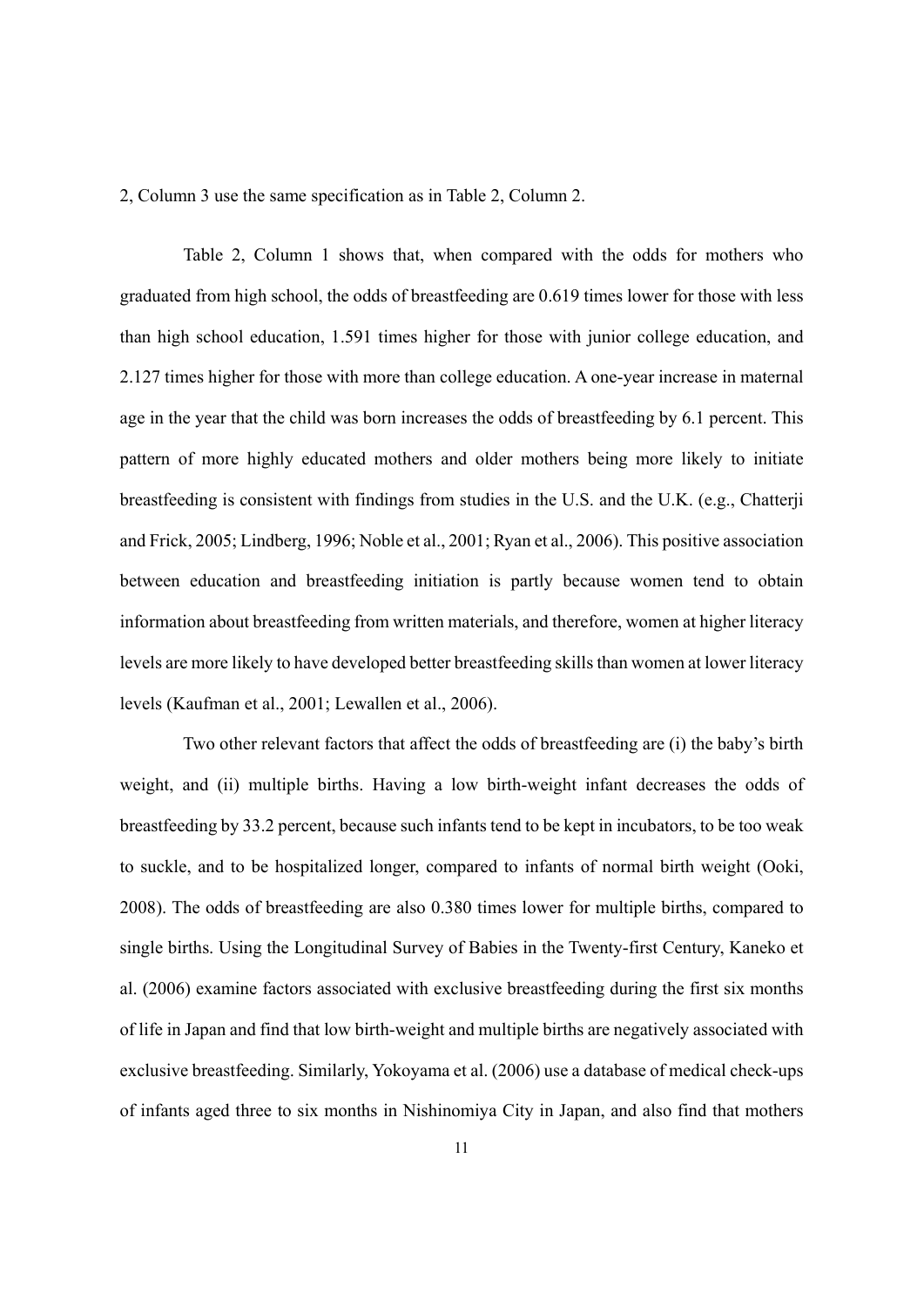who give birth to multiples are more likely to bottle-feed with only formula milk than those who had singletons.

Compared with mothers born in the 1970s, mothers born in the 1960s have 0.831 times lower odds of breastfeeding, whereas those born in the 1980s have 2.267 times higher odds of breastfeeding. Therefore, mothers from later generations are more likely to breastfeed their children, perhaps because the time they began motherhood overlaps with the time when WHO started promoting breastfeeding and they were informed of the benefits of breastfeeding for both mothers and children.

To investigate the effect of maternal employment on breastfeeding initiation, we look at the odds ratio from the mother fixed-effects logit model in Table 2, Column 3. Note that when the fixed-effects model is estimated, the sample is reduced from 6,420 to 498, because only 6.2 percent of mothers who have more than one child vary the way they feed their infant depending on the child. Compared to mothers who leave employment after childbirth, the odds of mothers who return to work within a year after childbirth to initiate breastfeeding are 0.716 times lower, but this is not statistically significant (Table 2, Column 3). This result is in contrast to that of Chatterji and Frick (2005); using the U.S. National Longitudinal Survey of Youth 1979 (NLSY1979), they also estimate a mother fixed-effects model and find that for U.S. women, returning to work within three months is associated with a reduction of 16-17 percent in the probability that the mother will initiate breastfeeding. Therefore, initiation of breastfeeding and maternal employment appear to be more compatible in Japan than in the U.S.<sup>4</sup>

1

<sup>&</sup>lt;sup>4</sup> The odds-ratio for the variable on mothers who were not employed either before or after childbirth is significant in the logit model but no longer significant in the fixed-effect logit model. Since mothers who were not employed either before or after childbirth are likely to be less educated, the omitted-variable bias may be one reason for this difference in estimates between the logit and fixed-effect logit models.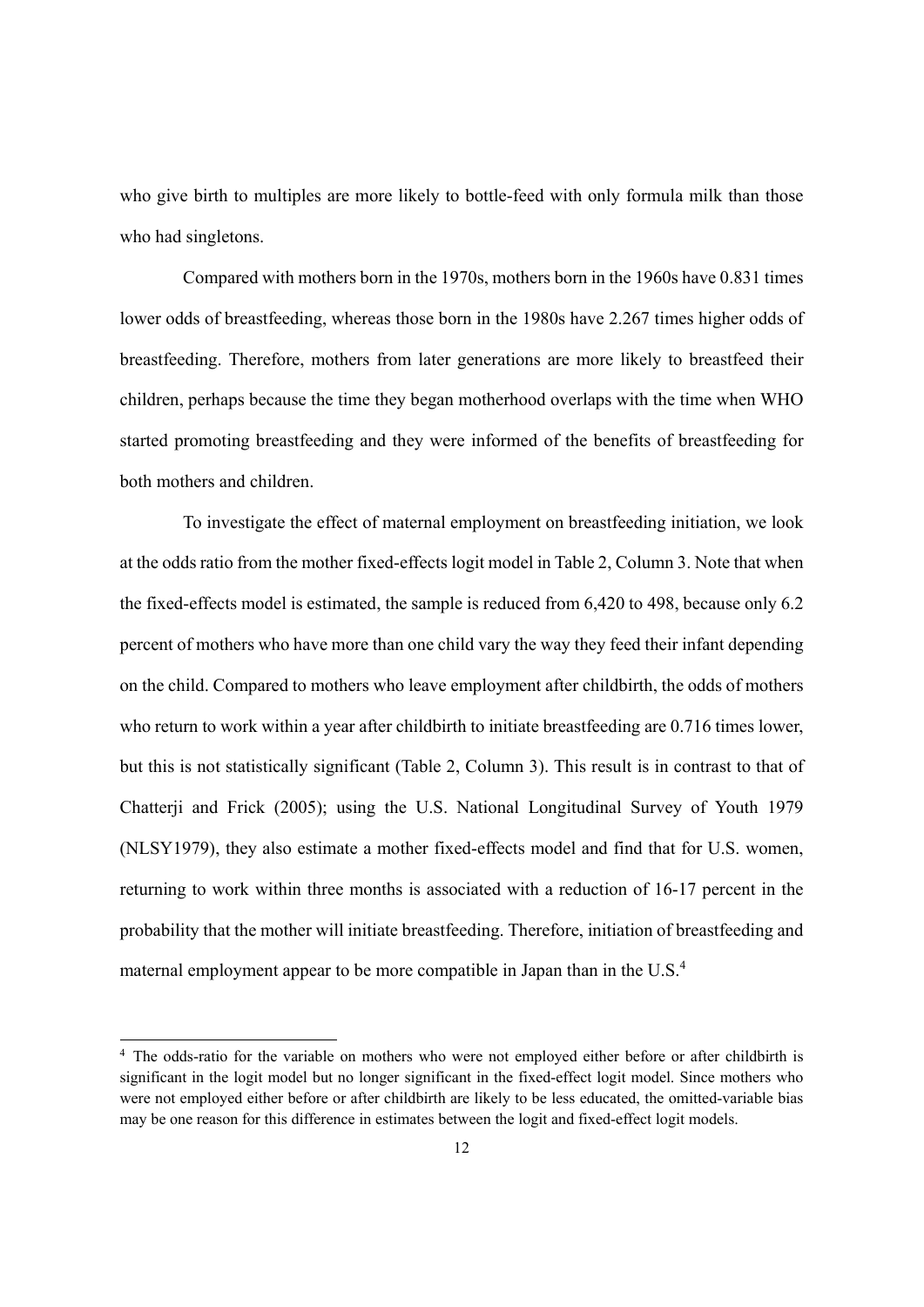In the mother fixed-effects logit model, among the 203 mothers who have multiple children and change their method of infant feeding according to the child, few of their spouses change their job responsibility according to the child; as a result, the effect of the fathers' jobresponsibility variables cannot be assessed. We thus drop the fathers' job-responsibility variables from the regression.<sup>5</sup> We therefore focus on estimates from the logit model for estimates on how the fathers' job-responsibility variables affect breastfeeding initiation. We find that the odds of breastfeeding are 11.21 times higher for a mother whose spouse works under the flextime system after childbirth. Although this effect is certainly substantial, we cannot confirm that the relationship between fathers' job responsibility and breastfeeding initiation is a causal one.

#### **3.2 Duration of breastfeeding**

 $\overline{a}$ 

We now turn to examine the factors associated with the duration of breastfeeding. The OLS estimates are reported in Table 3, Columns 1 and 2, and the fixed-effects estimates are reported in Table 3, Columns 3 and 4. The specification in Columns 1 and 3 includes information on whether mothers work fewer hours, work the same hours, or work more hours as the covariates on maternal employment, whereas the specification in Columns 2 and 4 combines them and uses information on whether mothers return to work after childbirth.

Although more highly educated mothers are more likely to initiate breastfeeding, the levels of maternal education make only a small and insignificant difference in breastfeeding duration for mothers who do breastfeed. Highly educated mothers, who are more likely to have high health literacy, typically do initiate breastfeeding, but once breastfeeding is initiated, other

<sup>&</sup>lt;sup>5</sup> Among the 203 mothers, the within variation for the father's job-responsibility variables is particularly small. Specifically, the within variation is zero for "more hours for pay at home," 0.032 for "work under flextime system," 0.045 for "travel less for work," and 0.079 for "other," and 0.048 for "not working."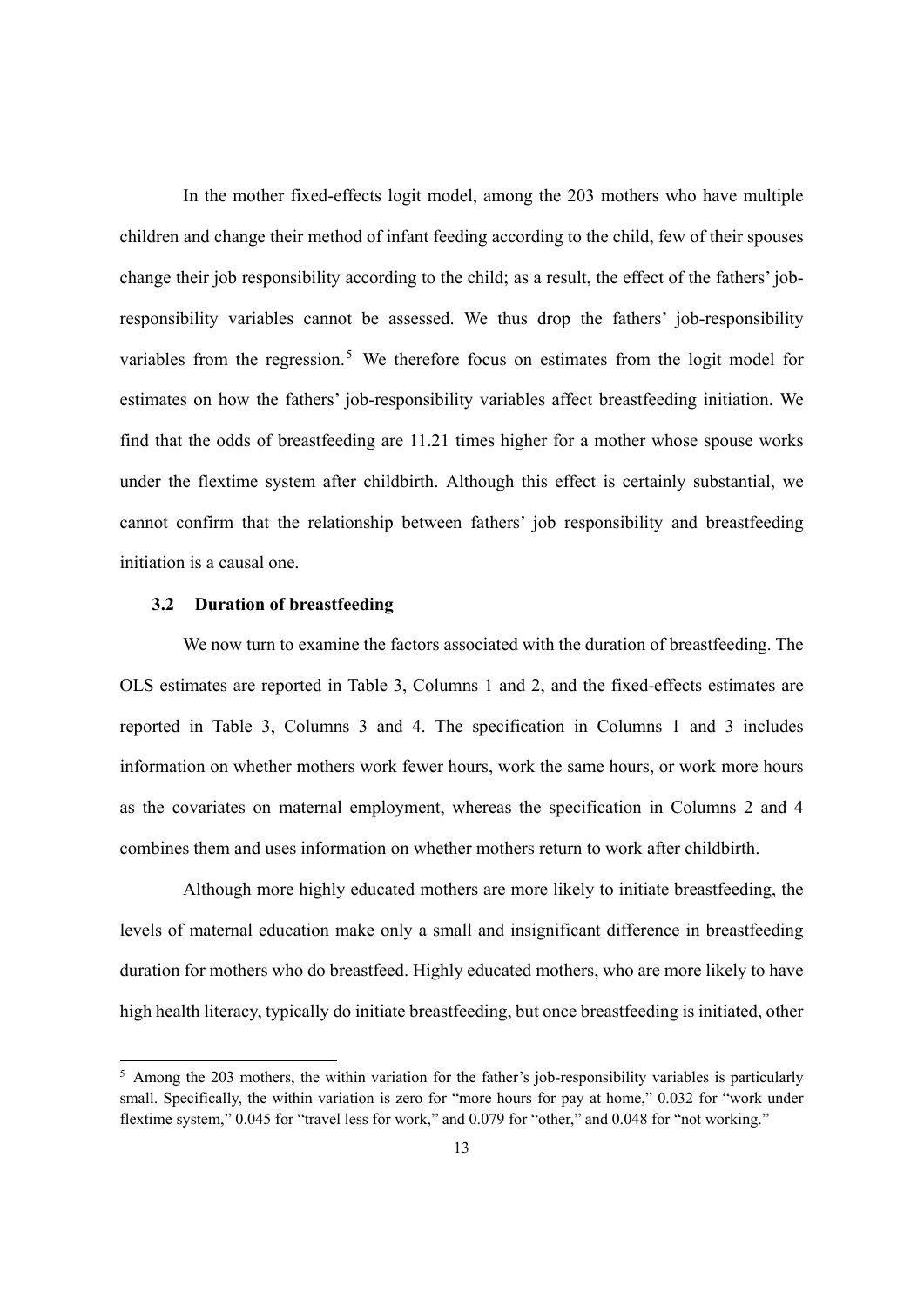factors (such as maternal age and the presence of siblings) affect the duration of breastfeeding. This result is different from the findings in the U.S. reported by Roe et al. (1999) and Chatterji and Frick (2005); these papers indicate that highly educated mothers not only are more likely to breastfeed, but also breastfeed longer when they do breastfeed.

The duration of breastfeeding decreases by 2.537 months for mothers who give birth to multiples compared to those who give birth to a singleton. Mothers of multiples have difficulty continuing breastfeeding because nursing multiples takes more time, which can lead to the mothers being more exhausted, and their milk supply is sometimes insufficient to nurse multiples (Leonard, 2003; Ooki, 2008). The duration of breastfeeding for mothers born in the 1960s is shorter by a significant 1.623 months than for those born in the 1970s. Each one-year increase in the mother's age at the time of childbirth increases the duration of breastfeeding by 0.273 months. <sup>6</sup> Therefore, mothers who give birth to multiples, mothers from earlier generations, and mothers who give birth at a younger age have reduced breastfeeding initiation and duration. On the other hand, low-birth-weight infants decrease the incidence of breastfeeding but their breastfeeding duration is about the same as for normal-weight infants. This implies that once mothers who are able to initiate breastfeeding with their low-birth-weight infants, they are able to continue to breastfeed just as normally as with their normal-weightinfants.

Although the odds of a Japanese child's being breastfed do not differ by birth order, the duration of breastfeeding is 0.824 months longer for firstborns than for subsequent children. In contrast, the findings based on the U.S. NLSY1979 that are reported in Lehmann et al. (2013)

 $\overline{a}$ 

<sup>6</sup> Previous studies have also found that maternal age is positively associated with the initiation and the duration of breastfeeding. Haughton et al. (2010) argue that older women may have had more opportunities to receive information about breastfeeding and how to overcome breastfeeding difficulties.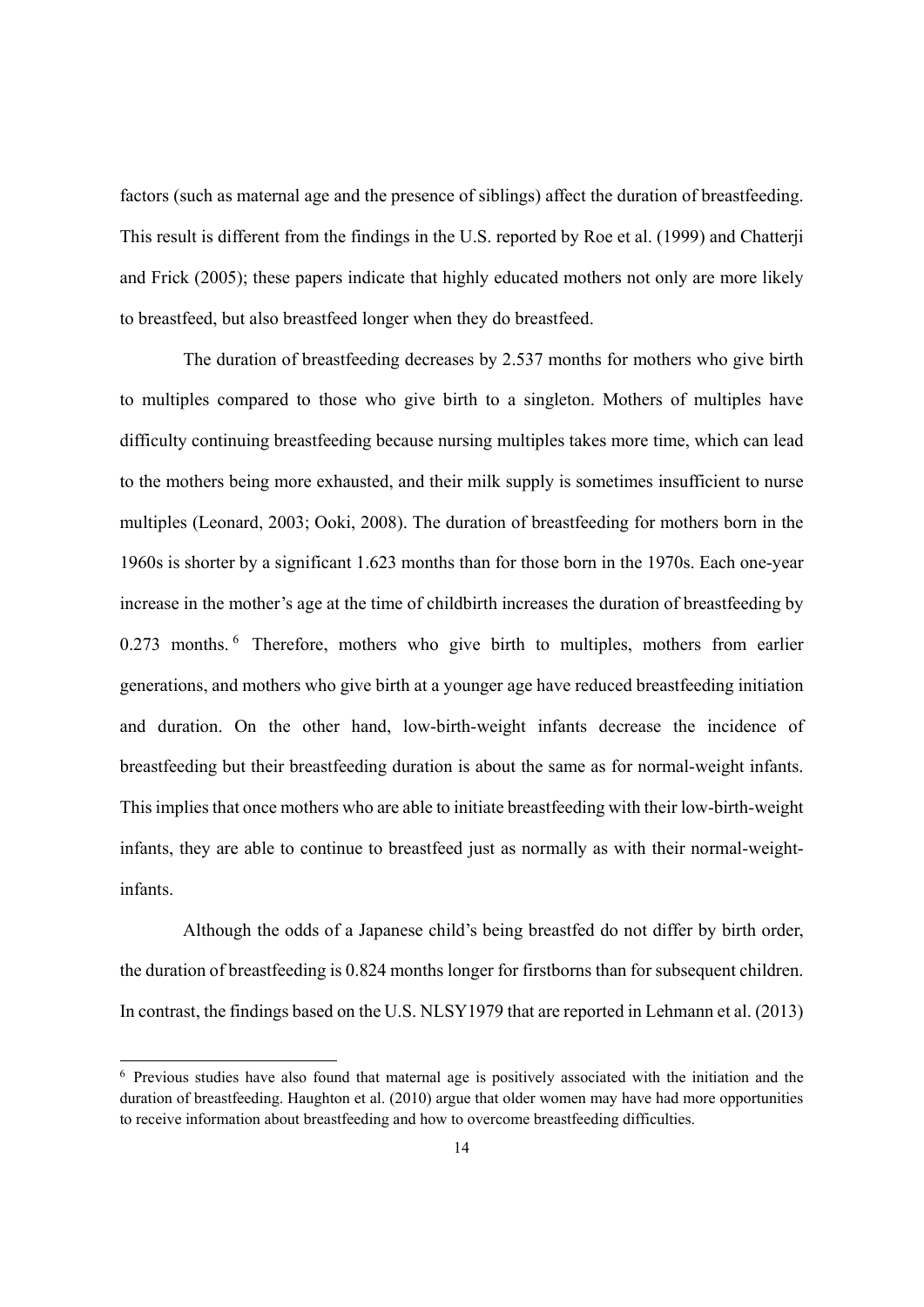show no clear patterns in the relationship between the duration of breastfeeding and birth order; however, the mothers were 10 to 14 percent less likely to breastfeed their younger children compared to firstborns. When the family includes older siblings, mothers tend to have less time to devote to caring for each child (Lawrence, 2010). In Japan, this result in shorter duration of breastfeeding for the younger children, while in the US the result is a lower probability of any breastfeeding for the younger child. Because Price (2008) finds that a first-born child receives 20 to 30 more minutes of quality time each day with his or her parent than a second-born child of the same age from a similar family, it should not come as a surprise that the time spent breastfeeding a first-born child may be longer than for a later-born child.

To investigate the effect of maternal employment on the duration of breastfeeding, we look at the mother fixed-effects results.<sup>7</sup> Compared to mothers who leave employment after childbirth, mothers who work less after childbirth breastfeed for 1.712 fewer months, those who work the same hours for 1.643 fewer months, and those who work more hours for 1.162 fewer months, although the estimates are all insignificant (Table 3, Column 3). In Table 3, Column 4, we pool mothers who work the same, less, or more hours and categorize them all as mothers who return to work after childbirth. Compared to mothers who left employment after childbirth, mothers who return to work after childbirth breastfeed for 1.654 (standard error 0.903) fewer months. The decreasing effect of maternal employment on breastfeeding duration is significant at the 10 percent level.

On the other hand, the duration of breastfeeding is longer by 4.418 months for mothers whose spouses work under a flextime system after childbirth, compared to mothers whose

1

<sup>&</sup>lt;sup>7</sup> Note that the fixed-effect estimates essentially drop mother from the regression mothers who have only one child.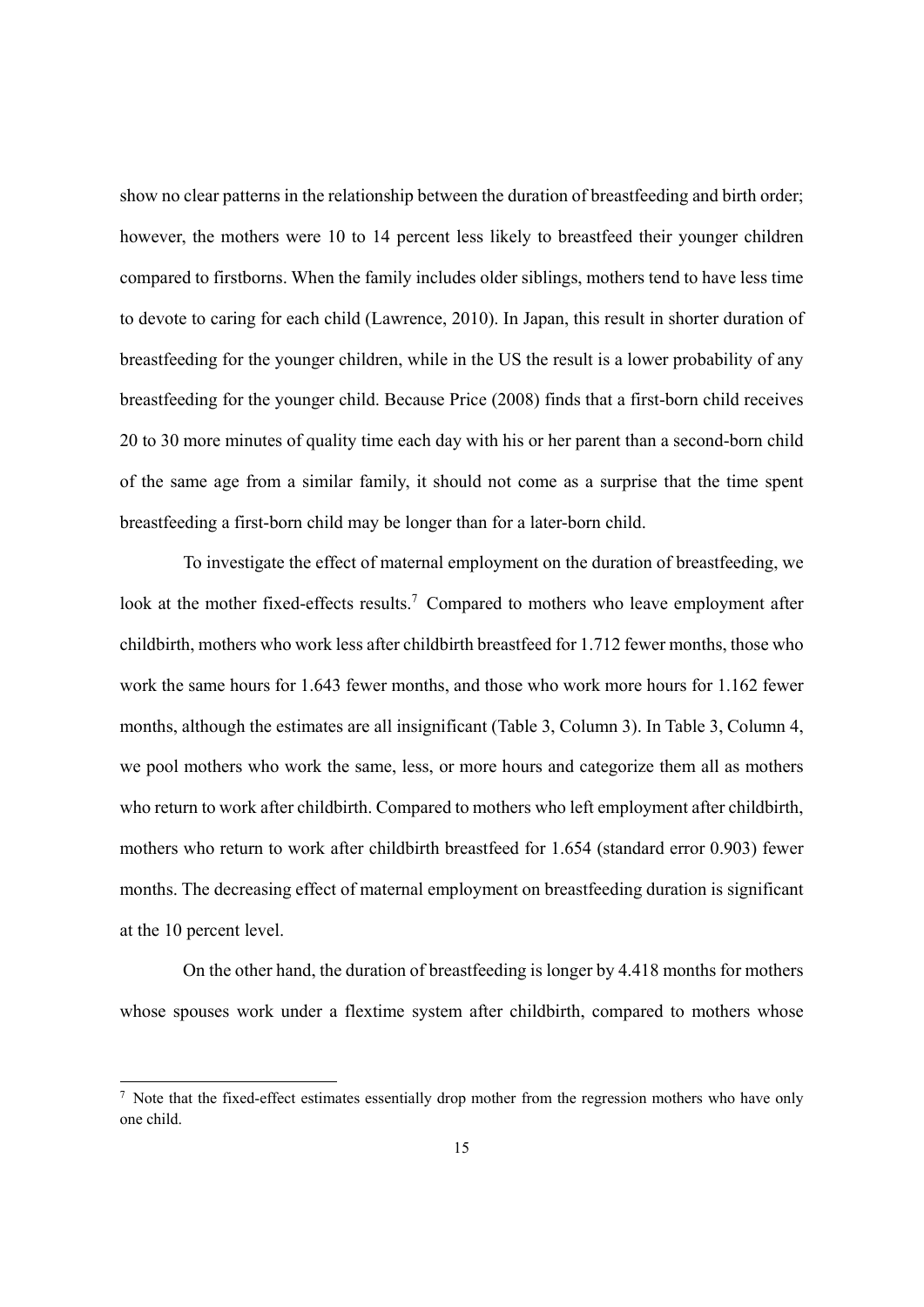spouses do not change to such a system (Table 3, Column 4). This result suggests that fathers' increased participation in childcare results in mothers having more time to breastfeed their children.

#### **4 Conclusion**

This paper examines the factors that influence breastfeeding initiation and duration. Since few studies have thus far investigated the relationship between breastfeeding duration and mothers' socioeconomic status (Inoue et al., 2012), this paper reveals new evidence regarding breastfeeding practices in Japan.

Breastfeeding tends to be initiated by mothers with a higher level of education, but once initiated, breastfeeding duration does not differ significantly by mothers' education. Breastfeeding initiation does not differ by the child's birth order, but its duration tends to be longer for the firstborn child than younger ones. Both breastfeeding initiation and duration are greater for mothers who give birth to a singleton, for mothers from later generations, and for mothers who give birth to a child at an older age. Compared to mothers who left employment after childbirth, mothers who return to work within a year after childbirth have about 1.654 shorter months of breastfeeding duration, although there is no significant difference in breastfeeding initiation. When fathers work under a flextime system after childbirth, the odds of breastfeeding initiation increases and the duration of breastfeeding is prolonged. These results suggest that supporting fathers to work flextime can promote breastfeeding in Japan.

This last point has an important implication for employment policies, since this result suggests that employment policies that grant a flextime system for fathers will be effective in promoting breastfeeding practices. To date, policies for parenting support in Japan focus on increasing the take-up rate of paternity leave, since only 1.89 percent of the male labor force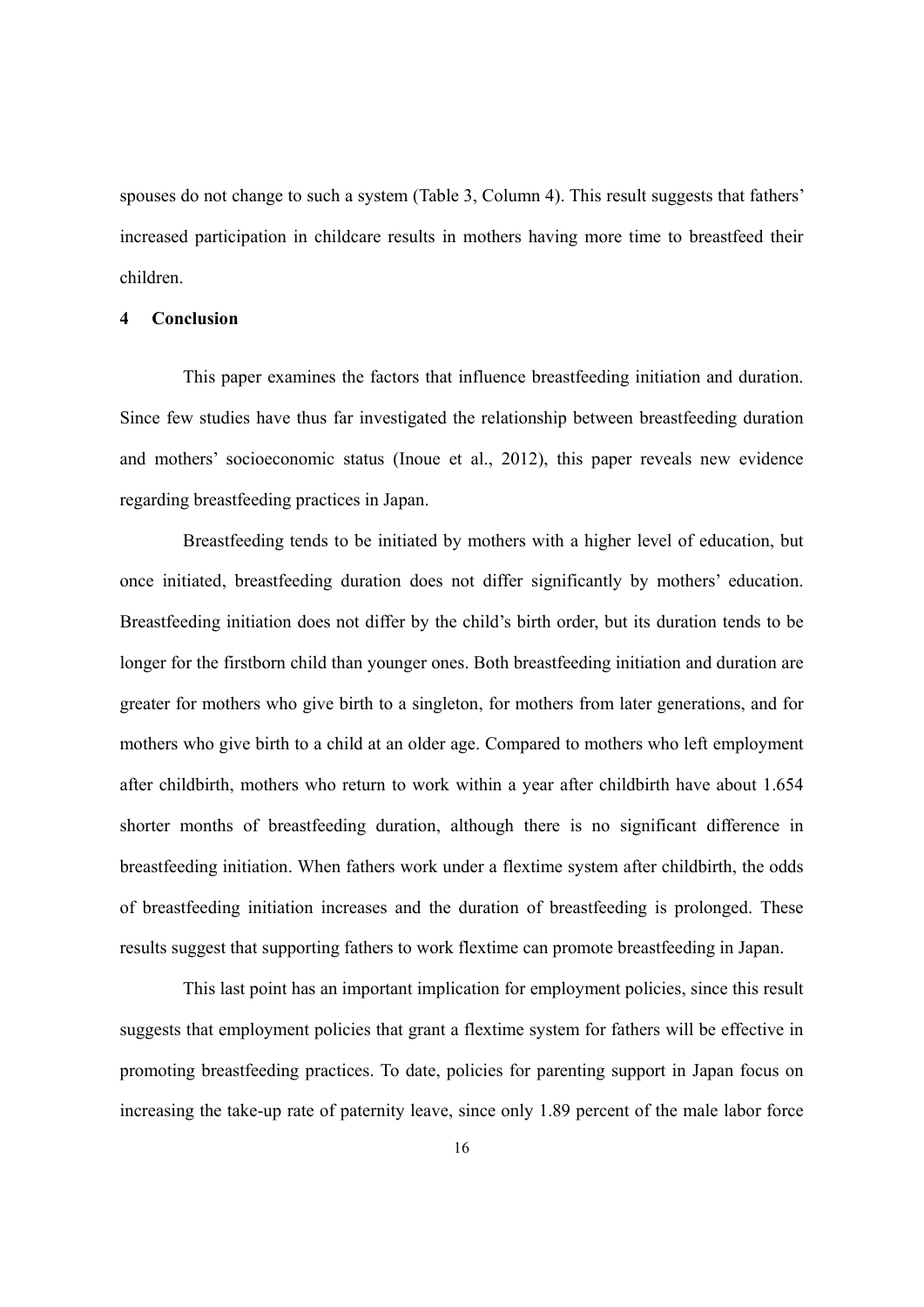takes paternity leave (Ministry of Health, Labour, and Wealth,  $2012$ ).<sup>8</sup> This low take-up rate implies that it is difficult for fathers to take time off completely from work after childbirth; therefore, providing a flextime system for them – which is less costly and more easily adoptable for both the firm and the worker – may be a more realistic second-best option for supporting working families in Japan.

#### **Acknowledgments**

1

This paper is part of an academic project called "Economic Analysis of Intergenerational Issues: Searching for Further Development," funded by a Grant-in-Aid for Specially Promoted Research from Japan's Ministry of Education, Culture, Sports, Science and Technology (grant number 22000001).

<sup>8</sup> While 83.6 percent of the female labor force takes maternity leave, this low take-up rate in the case of Japanese fathers is because their long working hours and heavy workloads usually make it much harder for them than for mothers to actually use the system by taking the leave. In particular, male workers in their 30s are afraid to take the leave because it could burden their bosses and colleagues and therefore hurt their careers (Sato and Takeishi, 2004).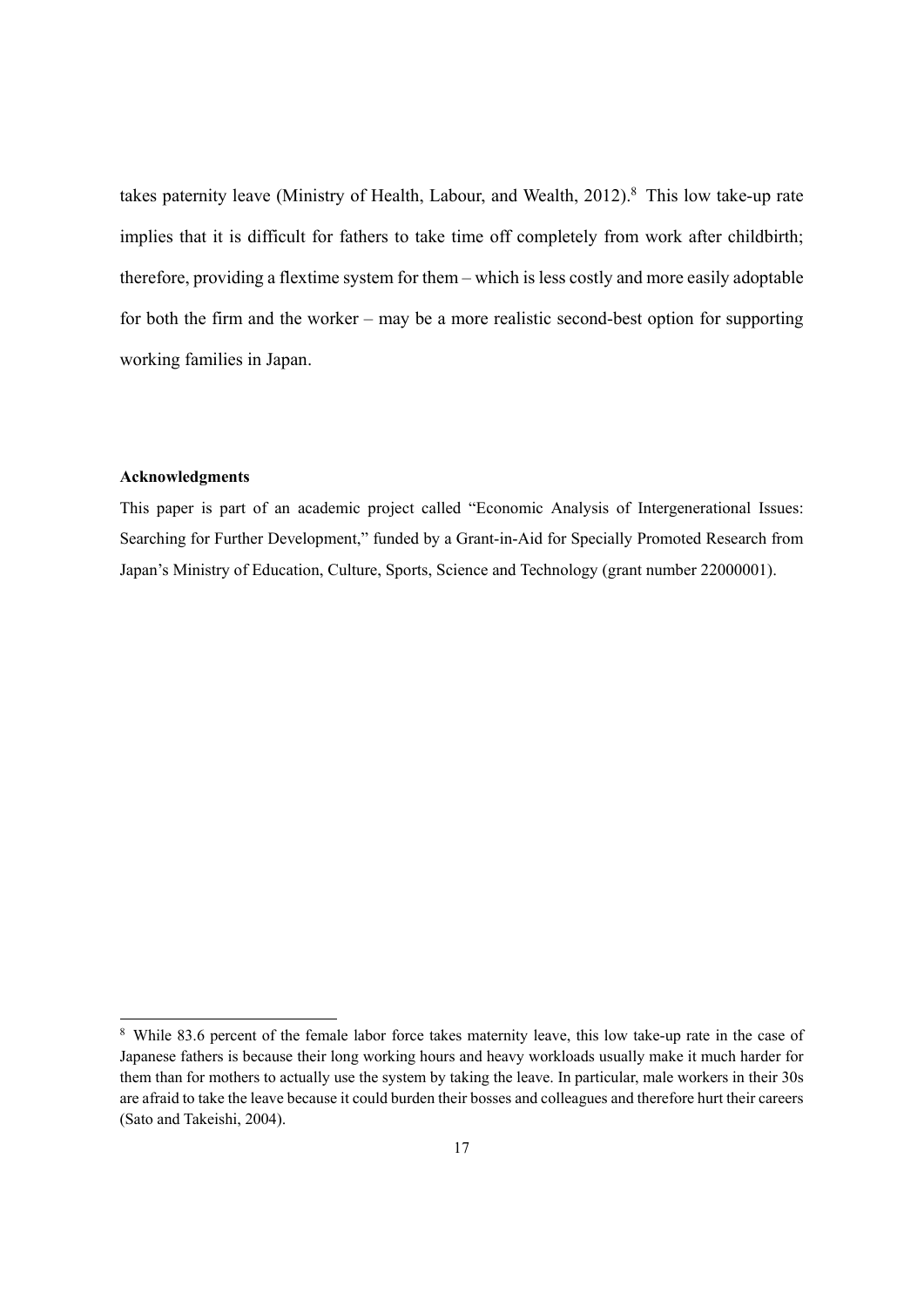#### **References**

Ahluwalia, I.B., Morrow, B., & Hsia, J. (2005). Why do women stop breastfeeding? Findings from the Pregnancy Risk Assessment and Monitoring System. *Pediatrics*, 116(6), 1408-1412.

American Academy of Pediatrics. (2005). Breastfeeding handbook for physicians. Elk Grove Village, IL: American Academy of Pediatrics.

Baker, M., & Milligan, K. (2008). Maternal employment, breastfeeding, and health: Evidence from maternity leave mandates. *Journal of Health Economics*, 27(4), 871-887.

Beral, V., Bull, D., Doll, R., Peto, R. & Reeves, G. (Collaborative Group on Hormonal Factors in Breast Cancer) (2002). Breast cancer and breastfeeding: Collaborative reanalysis of individual data from 47 epidemiological studies in 30 countries, including 50,302 women with breast cancer and 96,973 women without the disease. *Lancet*, 360(20), 187-195.

Borra, C., Iacovou, M. & Sevilla, A. (2012). The Effect of Breastfeeding on Children's Cognitive and Non-Cognitive Development. *Labour Economics*, 19(4), 496-515

Cabinet Office Government of Japan. (2012). White paper on Birthrate-Declining Society. Tokyo: Cabinet Office Government of Japan. [in Japanese]

Centers for Disease Control and Prevention. (2013). Breastfeeding Report Card United States. Atlanta, GA: Centers for Diseases Control and Prevention.

Chatterji, P., & Frick, K.D. (2005). Does returning to work after childbirth affect breastfeeding practices? *Review of Economics of the Household*, 3(3), 315-335.

Cooklin, A.R., Donath, S.M., & Amir, L.H. (2008). Maternal employment and breastfeeding: Results from the longitudinal study of Australian children. *Acta Paediatr*, 97(5), 620-623.

Fein, S.B., Mandal, B., & Roe, B.E. (2008). Success of strategies for combining employment and breastfeeding. *Pediatrics*, 122, S56-S62.

Gatrell. C.J. (2007). Secrets and lies: Breastfeeding and professional paid work. *Social Science & Medicine*, 65(2), 393-404.

Goldin, C., & Katz, L.F. (2008). Transitions: Career and family life cycles of the educational elite. *American Economic Review*, 98(2), 363-369.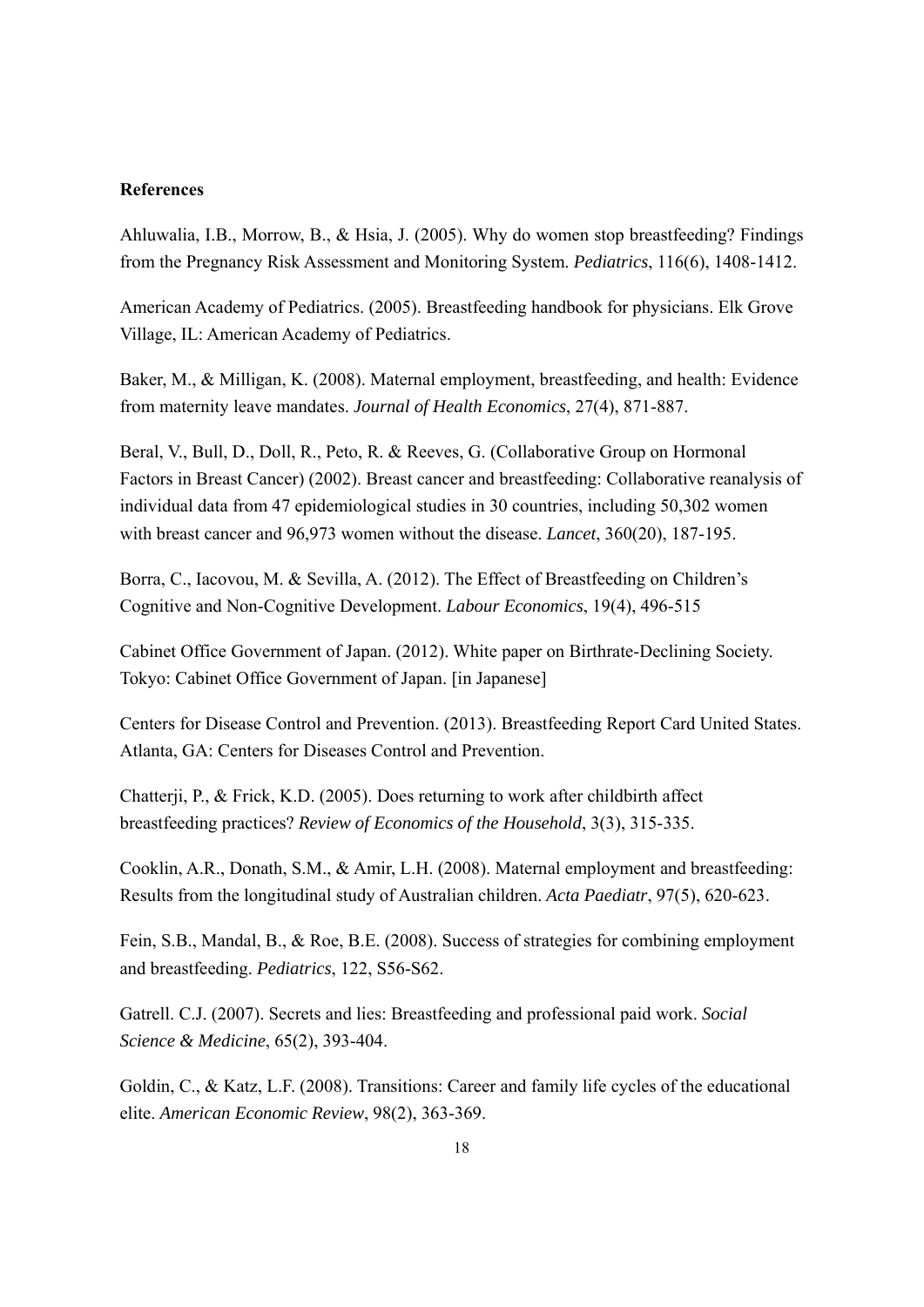Haughton, J., Gregorio, D., & Perez-Escamilla, R. (2010). Factors associated with breastfeeding duration among Connecticut special supplemental nutrition program for women, infants, and children (WIC) participants. *Journal of Human Lactation*, 26(3), 266- 273.

Haider, S.J., Jacknowitz, A., & Schoeni, R.F. (2003). Welfare work requirements and child well-being: Evidence from the effects on breast-feeding. *Demography*, 40(3), 479–497.

Howie, P.W., Forsyth, J.S., Ogston, S.A., Clark, A., & Florey, C.D. (1990). Protective effect of breast-feeding against infection. *British Medical Journal*. 300(6716), 11-16.

Inoue, M., Binns, C.W., Otsuka, K, Jimba, M., & Matsubara, M. (2012). Infant feeding practices and breastfeeding duration in Japan: A review. *International Breastfeeding Journal*, 7(1): 15.

Ip, S., Chung, M., Raman,G., Chew, P., Magula, N., DeVine, D., Trikalinos, T., & Lau, J. (2007). Breastfeeding and maternal and infant health outcomes in developed countries. *Evidence Report Technology Assessment*, 153, 1-415.

Japan Pediatric Society Nutrition Committee and Neonatal Committee. (2011). Pediatrician and breast feeding promotion. *The Journal of Japanese Pediatric Society*, 115(8), 1363-1389 [in Japanese].

Kaneko, A., Kaneita, Y., Yokoyama, E., Miyake, T., Harano, S., Suzuki, K., Ibuka, E., Tsutsui, T., Yamamoto, Y., & Ohida, T. (2006). Factors associated with exclusive breast-feeding in Japan: For activities to support child-rearing with breast-feeding. *Journal of Epidemiology*. 16(2), 57-63.

Katsukawa, Y., Sakanashi, K., Usui, M., & Kobayashi, M. (2010). Sanjoku nyuin no genjo to nyuinkikantanshukuka no jouken [Conditions of contemporary postpartum hospital stays and how to reduce their duration: Results from a nationwide survey]. *The Japanese Journal for Midwives*, 64(4), 302-306 [in Japanese].

Kaufman, H., Skipper, B., Small, L., Terry, T., & McGrew, M. (2001). Effect of literacy on breast-feeding outcomes. *Southern Medical Journal*, 94(3), 293-296.

Lawrence, R.A. (2010). Breastfeeding: A guide for the medical profession. St. Louis:  $7<sup>th</sup>$ edition, Elsevier Health Sciences.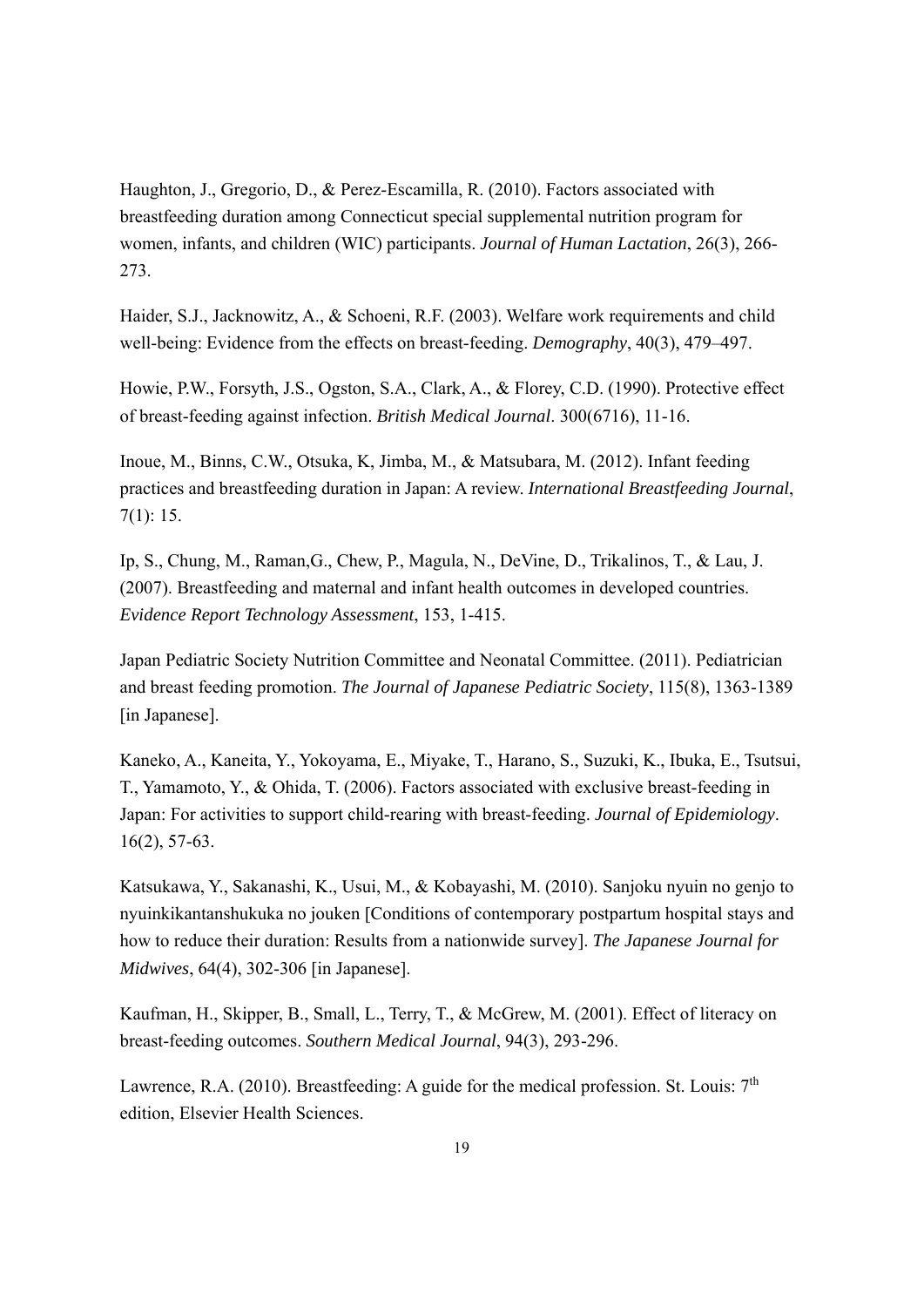Lehmann. J.K., Nuevo-Chiquero, A. & Vidal-Fernandez, M. (2013). Birth order differences in early inputs and outcomes. Unpublished manuscript, Department of Economics, University of Houston.

Leonard, L.G. (2003). Breastfeeding rights of multiple birth families and guidelines for health professionals. *Twin Research*, 6(1), 34-45.

Lewallen, L.P., Dick, M.J., Flowers, J., Powell, W., Zickefoose, K.T., Wall, Y.G., & Price, Z.M. (2006). Breastfeeding support and early cessation. *Journal of Obstetric, Gynecologic, and Neonatal Nursing*, 35(2), 166-172.

Lindberg, L.D. (1996). Women's decisions about breastfeeding and maternal employment. *Journal of Marriage and the Family*, 58(1), 239-251.

Mandal, B., Roe, B. E., & Fein, S. B. (2010). The differential effects of full-time and parttime work status on breastfeeding. *Health Policy*, 97(1), 79–86.

Mandal, B., Roe, B.E., & Fein, S.B. (2012). Work and breastfeeding decisions are jointly determined for higher socioeconomic status US mothers. *Review of the Economics of the Household*.

McCrory, C. & Layte, R. (2011). The effect of breastfeeding on children's educational test scores at nine years of age: Results of an Irish cohort study. *Social Science & Medicine*, 75(9). 1515-1521.

McCrory, C. & Layte, R. (2012). Breastfeeding and risk of overweight and obesity at nine years of age. *Social Science & Medicine*, 75(2). 323-330.

Ministry of Health, Labour and Welfare. (2005). National Nutrition Survey on Infants and Preschool Children. Tokyo: Ministry of Health, Labour and Welfare.

Ministry of Health, Labour and Welfare. (2007). Junyu/rinyu no shien gaido [Guide to support breastfeeding and weaning] [in Japanese]. Tokyo: Ministry of Health, Labour and Welfare.

Ministry of Health, Labour and Welfare. (2011). 2010 National Survey of Child Growth [in Japanese]. Edited by Equal Employment, Children and Families Bureau. Tokyo: Ministry of Health, Labour and Welfare.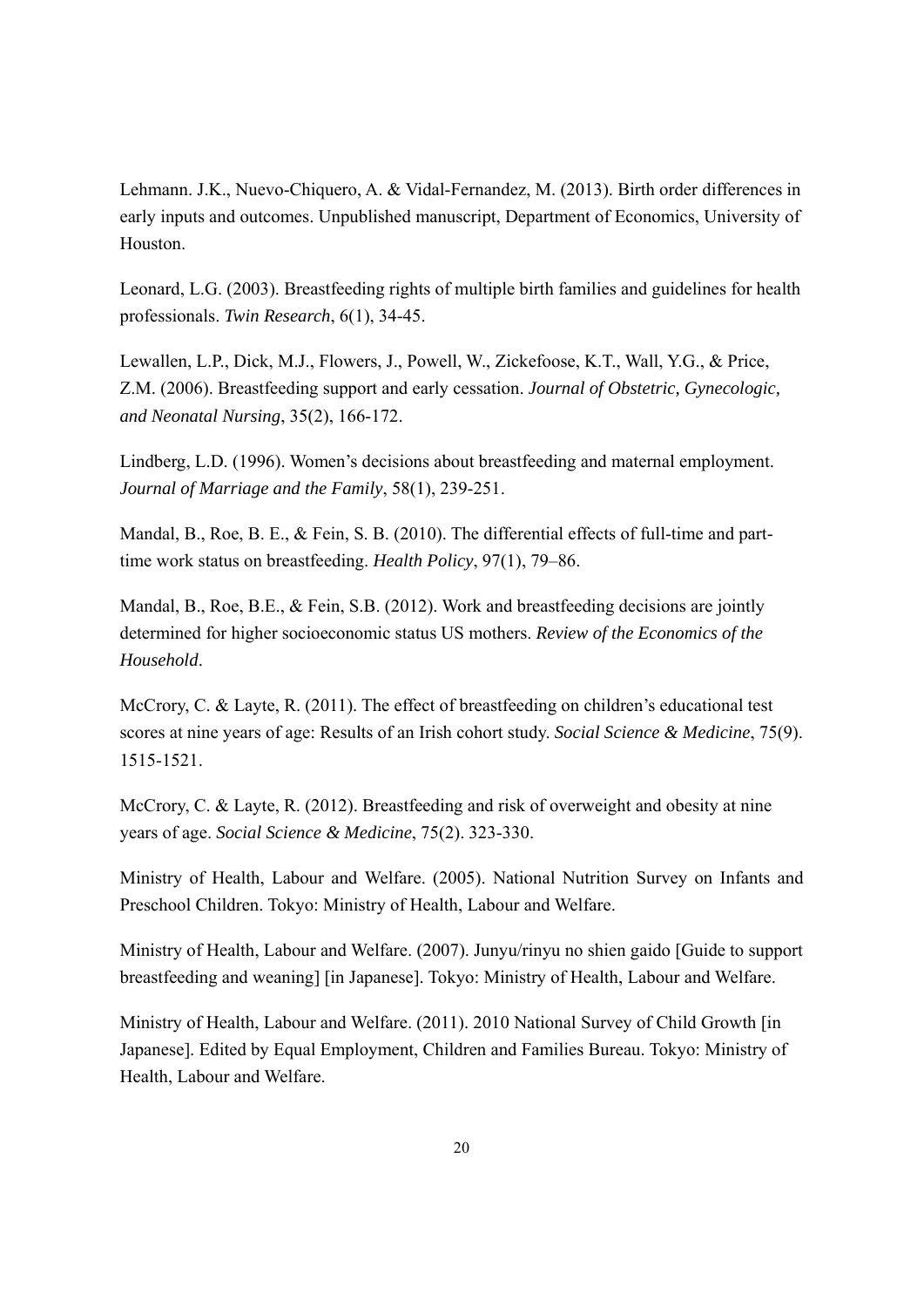Ministry of Health, Labour and Welfare. (2012). Basic Survey of Gender Equality in Employment Management [in Japanese]. Edited by Equal Employment Policy Division. Tokyo: Ministry of Health, Labour and Welfare.

Nakada, K. (2008). An analysis of maternal self-efficacy and breastfeeding continuation. *Journal of Japan Academy of Midwifery*, 22(2), 208-221 [in Japanese].

National Institute of Population and Social Security Research. (2010). Report on the Fourteenth Japanese National Fertility Survey in 2010 [in Japanese].

Noble, S., & The ALSPAC Study Team (2001). Maternal employment and the initiation of breastfeeding. *Acta Pædiatr*, 90, 423-428.

Ooki, S. (2008). Breast-feeding rates and related maternal and infants' obstetric factors in Japanese twins. *Environmental Health and Preventive Medicine*, 13, 187-197.

Price, J. (2008). Parent-child quality time: Does birth order matter? *Journal of Human Resources*, 43(1), 240-265.

Roe, B., Whittington, L.A., Fein, S.B., & Teisl, M.F. (1999). Is there competition between breast-feeding and maternal employment? *Demography*, 36(2), 157-171.

Ryan, A.S., Zhou, W., & Arensberg, M.B. (2006). The effect of employment status on breastfeeding in the United States. *Women's Health Issues*. 16(5), 243-251.

Sato, H. & Takeishi, E. (2004). Dansei no ikuji kyugyo [Child care leave for men]. Tokyo: Chuo Koronsha [in Japanese].

WHO/UNICEF. (1990). Innocenti declaration on the protection, promotion and support of breastfeeding. http://www.unicef.org/programme/breastfeeding/innocenti.htm

WHO/UNICEF. (2009). Baby-friendly hospital initiative: Revised, updated and expanded for integrated care. Geneva: World Health Organization.

Yokoyama, Y., Wada, S., Sugimoto, M., Katayama, M., Saito, M., & Sono, J. (2006). Breastfeeding rates among singletons, twins and triplets in Japan: a population based study. *Twin Research and Human Genetics*. 9(2), 298-302.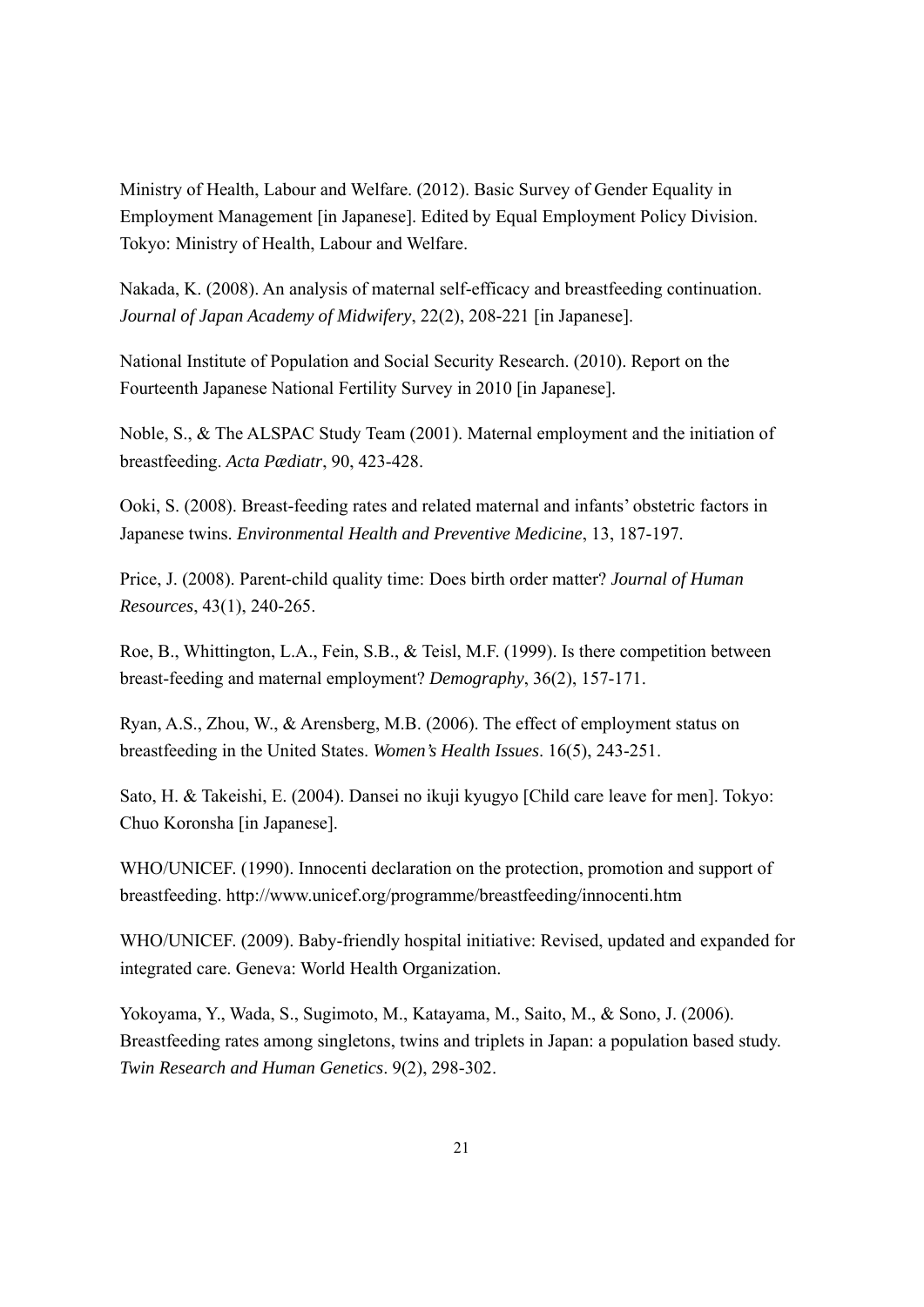

Data Source: LOSEF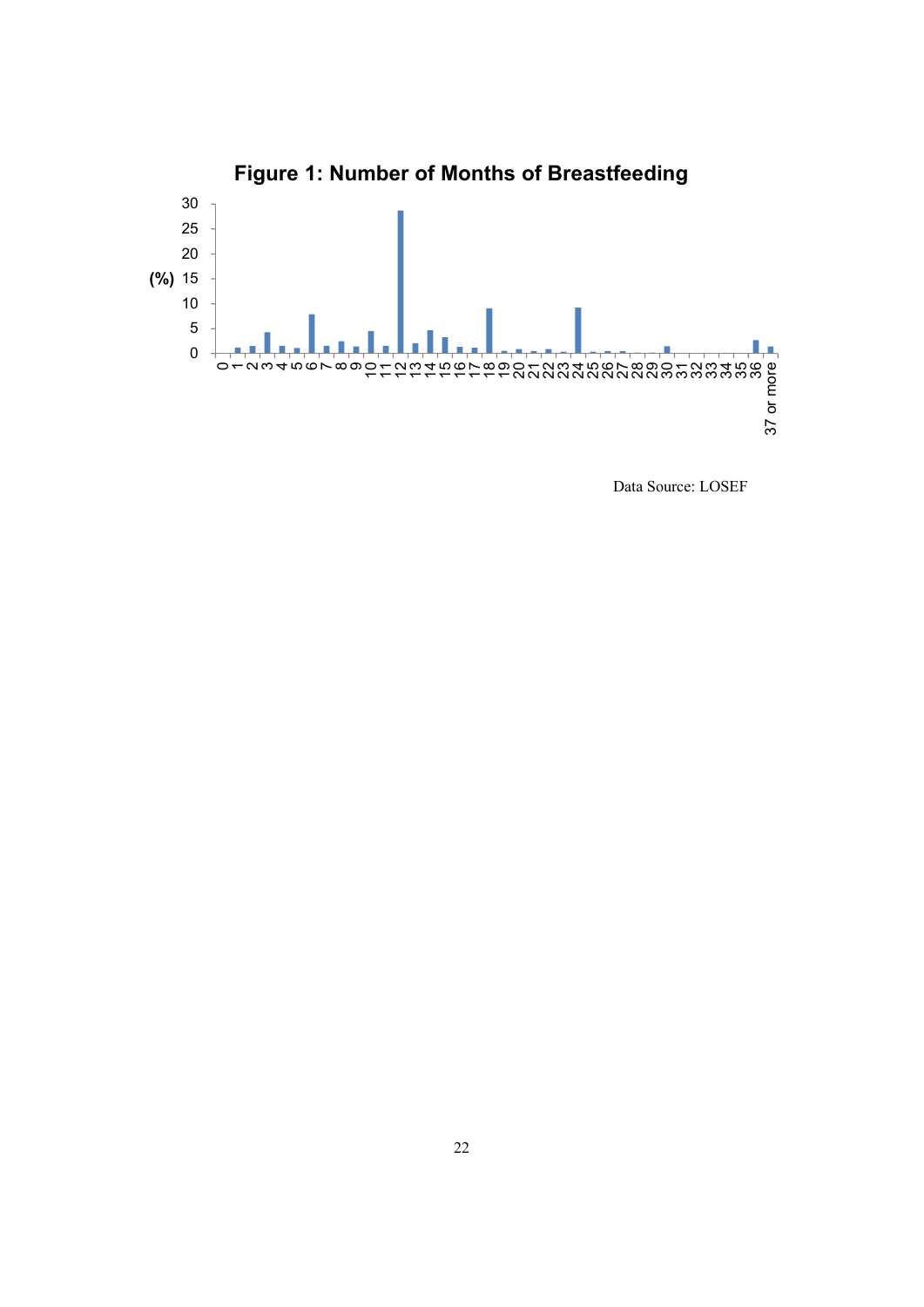### **Table 1: Variable Descriptions and Descriptive Statistics**

| <b>Description</b><br><b>SD</b><br>Mean<br>Dummy variable = $1$ if the child was breastfed<br><b>Breastfeeding Initiation</b><br>0.346<br>0.861<br><b>Breastfeeding Duration</b><br>Number of months that mother breastfed the child if she ever<br>9.535<br>14.56<br>breastfed the child<br>0.500<br>Child is First Born<br>0.508<br>Dummy variable = $1$ if child is first born<br>0.487<br>0.500<br>Female Child<br>Dummy variable = $1$ if child is female<br>Dummy variable = 1 if child's birth weight is 2500g or less<br>0.275<br>Low birth-weight<br>0.082<br>Multiple Birth<br>Dummy variable = $1$ if child is a multiple<br>0.020<br>0.141<br>0.499<br>Two Children<br>Dummy variable = 1 if number of children in household is two<br>0.531<br>More than Three Children<br>Dummy variable = 1 if number of children in household is three<br>0.334<br>0.472<br>or more<br><b>Maternal Characteristics</b><br>Mother's Age<br>4.402<br>Mother's age in year child was born<br>29.03<br>Dummy variable = $1$ if mother has less than high school<br>0.029<br>0.169<br>Less than High School<br>education<br>0.485<br><b>High School</b><br>Dummy variable = $1$ if mother is a high school graduate<br>0.379<br>Dummy variable = 1 if mother is a junior college graduate<br>0.386<br>0.487<br>Junior College<br>More than College Education<br>Dummy variable = 1 if mother has more than four year college<br>0.206<br>0.404<br>education<br>0.043<br>Mother Born in 1950s<br>Dummy variable = $1$ if mother was born in the 1950s<br>0.002<br>Dummy variable = $1$ if mother was born in the 1960s<br>0.486<br>Mother Born in 1960s<br>0.380<br>Dummy variable = $1$ if mother was born in the 1970s<br>0.500<br>Mother Born in 1970s<br>0.488<br>Dummy variable = $1$ if mother was born in the 1980s<br>0.127<br>0.332<br>Mother Born in 1980s<br>0.052<br>0.003<br>Mother Born in 1990s<br>Dummy variable = $1$ if mother was born in the 1990s<br>Mother's Change in Employment Status<br>Not Employed Before or After<br>Dummy variable = 1 if mother was not employed before or after<br>0.479<br>0.643<br>childbirth<br>0.310<br>Left Employment<br>Dummy variable = 1 if mother left employment after childbirth<br>0.108<br>Employed, Working Fewer Hours<br>Dummy variable = 1 if mother worked fewer hours after childbirth<br>0.064<br>0.244<br>Employed, Working Same Hours<br>Dummy variable = 1 if mother worked same hours after childbirth<br>0.133<br>0.339<br>Employed, Working More Hours<br>0.008<br>0.087<br>Dummy variable = 1 if mother worked more hours after childbirth<br>0.204<br>0.403<br>Employed, Returned to Work<br>Dummy variable = 1 if mother worked fewer, same, or more<br>hours after childbirth<br><b>Started Working</b><br>Dummy variable = 1 if mother started working after childbirth<br>0.045<br>0.207<br>Father's Change in Job Responsibility<br>(mark all items that apply)<br>More Responsibility<br>Dummy variable = 1 if father has more job responsibility after<br>0.253<br>0.435<br>childbirth<br>Work Under Flextime System<br>Dummy variable = 1 if father worked under flextime system after<br>0.021<br>0.143<br>childbirth<br>More Hours for Pay at Home<br>Dummy variable = 1 if father worked more hours for pay at home<br>0.007<br>0.082<br>after childbirth<br>Travel Less for Work<br>Dummy variable = $1$ if father traveled less for work after childbirth<br>0.008<br>0.089<br>Dummy variable = 1 if father's job responsibility did not change<br>No Change<br>0.655<br>0.475<br>after childbirth<br>Dummy variable = 1 if there was other change in father's job<br>Other<br>0.115<br>0.013<br>responsibility<br>Not Working<br>Dummy variable = 1 if father was not working before and/or after<br>0.043<br>0.203 |                                |            |  |
|----------------------------------------------------------------------------------------------------------------------------------------------------------------------------------------------------------------------------------------------------------------------------------------------------------------------------------------------------------------------------------------------------------------------------------------------------------------------------------------------------------------------------------------------------------------------------------------------------------------------------------------------------------------------------------------------------------------------------------------------------------------------------------------------------------------------------------------------------------------------------------------------------------------------------------------------------------------------------------------------------------------------------------------------------------------------------------------------------------------------------------------------------------------------------------------------------------------------------------------------------------------------------------------------------------------------------------------------------------------------------------------------------------------------------------------------------------------------------------------------------------------------------------------------------------------------------------------------------------------------------------------------------------------------------------------------------------------------------------------------------------------------------------------------------------------------------------------------------------------------------------------------------------------------------------------------------------------------------------------------------------------------------------------------------------------------------------------------------------------------------------------------------------------------------------------------------------------------------------------------------------------------------------------------------------------------------------------------------------------------------------------------------------------------------------------------------------------------------------------------------------------------------------------------------------------------------------------------------------------------------------------------------------------------------------------------------------------------------------------------------------------------------------------------------------------------------------------------------------------------------------------------------------------------------------------------------------------------------------------------------------------------------------------------------------------------------------------------------------------------------------------------------------------------------------------------------------------------------------------------------------------------------------------------------------------------------------------------------------------------------------------------------------------------------------------------------------------------------------------------------------------------------------------------------------------------------------------------------------------------------------------------------------------------------------------------------------------------------------------------------------------------------------------------------------|--------------------------------|------------|--|
|                                                                                                                                                                                                                                                                                                                                                                                                                                                                                                                                                                                                                                                                                                                                                                                                                                                                                                                                                                                                                                                                                                                                                                                                                                                                                                                                                                                                                                                                                                                                                                                                                                                                                                                                                                                                                                                                                                                                                                                                                                                                                                                                                                                                                                                                                                                                                                                                                                                                                                                                                                                                                                                                                                                                                                                                                                                                                                                                                                                                                                                                                                                                                                                                                                                                                                                                                                                                                                                                                                                                                                                                                                                                                                                                                                                                          | <b>Variable</b>                |            |  |
|                                                                                                                                                                                                                                                                                                                                                                                                                                                                                                                                                                                                                                                                                                                                                                                                                                                                                                                                                                                                                                                                                                                                                                                                                                                                                                                                                                                                                                                                                                                                                                                                                                                                                                                                                                                                                                                                                                                                                                                                                                                                                                                                                                                                                                                                                                                                                                                                                                                                                                                                                                                                                                                                                                                                                                                                                                                                                                                                                                                                                                                                                                                                                                                                                                                                                                                                                                                                                                                                                                                                                                                                                                                                                                                                                                                                          |                                |            |  |
|                                                                                                                                                                                                                                                                                                                                                                                                                                                                                                                                                                                                                                                                                                                                                                                                                                                                                                                                                                                                                                                                                                                                                                                                                                                                                                                                                                                                                                                                                                                                                                                                                                                                                                                                                                                                                                                                                                                                                                                                                                                                                                                                                                                                                                                                                                                                                                                                                                                                                                                                                                                                                                                                                                                                                                                                                                                                                                                                                                                                                                                                                                                                                                                                                                                                                                                                                                                                                                                                                                                                                                                                                                                                                                                                                                                                          |                                |            |  |
|                                                                                                                                                                                                                                                                                                                                                                                                                                                                                                                                                                                                                                                                                                                                                                                                                                                                                                                                                                                                                                                                                                                                                                                                                                                                                                                                                                                                                                                                                                                                                                                                                                                                                                                                                                                                                                                                                                                                                                                                                                                                                                                                                                                                                                                                                                                                                                                                                                                                                                                                                                                                                                                                                                                                                                                                                                                                                                                                                                                                                                                                                                                                                                                                                                                                                                                                                                                                                                                                                                                                                                                                                                                                                                                                                                                                          |                                |            |  |
|                                                                                                                                                                                                                                                                                                                                                                                                                                                                                                                                                                                                                                                                                                                                                                                                                                                                                                                                                                                                                                                                                                                                                                                                                                                                                                                                                                                                                                                                                                                                                                                                                                                                                                                                                                                                                                                                                                                                                                                                                                                                                                                                                                                                                                                                                                                                                                                                                                                                                                                                                                                                                                                                                                                                                                                                                                                                                                                                                                                                                                                                                                                                                                                                                                                                                                                                                                                                                                                                                                                                                                                                                                                                                                                                                                                                          | <b>Child's Characteristics</b> |            |  |
|                                                                                                                                                                                                                                                                                                                                                                                                                                                                                                                                                                                                                                                                                                                                                                                                                                                                                                                                                                                                                                                                                                                                                                                                                                                                                                                                                                                                                                                                                                                                                                                                                                                                                                                                                                                                                                                                                                                                                                                                                                                                                                                                                                                                                                                                                                                                                                                                                                                                                                                                                                                                                                                                                                                                                                                                                                                                                                                                                                                                                                                                                                                                                                                                                                                                                                                                                                                                                                                                                                                                                                                                                                                                                                                                                                                                          |                                |            |  |
|                                                                                                                                                                                                                                                                                                                                                                                                                                                                                                                                                                                                                                                                                                                                                                                                                                                                                                                                                                                                                                                                                                                                                                                                                                                                                                                                                                                                                                                                                                                                                                                                                                                                                                                                                                                                                                                                                                                                                                                                                                                                                                                                                                                                                                                                                                                                                                                                                                                                                                                                                                                                                                                                                                                                                                                                                                                                                                                                                                                                                                                                                                                                                                                                                                                                                                                                                                                                                                                                                                                                                                                                                                                                                                                                                                                                          |                                |            |  |
|                                                                                                                                                                                                                                                                                                                                                                                                                                                                                                                                                                                                                                                                                                                                                                                                                                                                                                                                                                                                                                                                                                                                                                                                                                                                                                                                                                                                                                                                                                                                                                                                                                                                                                                                                                                                                                                                                                                                                                                                                                                                                                                                                                                                                                                                                                                                                                                                                                                                                                                                                                                                                                                                                                                                                                                                                                                                                                                                                                                                                                                                                                                                                                                                                                                                                                                                                                                                                                                                                                                                                                                                                                                                                                                                                                                                          |                                |            |  |
|                                                                                                                                                                                                                                                                                                                                                                                                                                                                                                                                                                                                                                                                                                                                                                                                                                                                                                                                                                                                                                                                                                                                                                                                                                                                                                                                                                                                                                                                                                                                                                                                                                                                                                                                                                                                                                                                                                                                                                                                                                                                                                                                                                                                                                                                                                                                                                                                                                                                                                                                                                                                                                                                                                                                                                                                                                                                                                                                                                                                                                                                                                                                                                                                                                                                                                                                                                                                                                                                                                                                                                                                                                                                                                                                                                                                          |                                |            |  |
|                                                                                                                                                                                                                                                                                                                                                                                                                                                                                                                                                                                                                                                                                                                                                                                                                                                                                                                                                                                                                                                                                                                                                                                                                                                                                                                                                                                                                                                                                                                                                                                                                                                                                                                                                                                                                                                                                                                                                                                                                                                                                                                                                                                                                                                                                                                                                                                                                                                                                                                                                                                                                                                                                                                                                                                                                                                                                                                                                                                                                                                                                                                                                                                                                                                                                                                                                                                                                                                                                                                                                                                                                                                                                                                                                                                                          |                                |            |  |
|                                                                                                                                                                                                                                                                                                                                                                                                                                                                                                                                                                                                                                                                                                                                                                                                                                                                                                                                                                                                                                                                                                                                                                                                                                                                                                                                                                                                                                                                                                                                                                                                                                                                                                                                                                                                                                                                                                                                                                                                                                                                                                                                                                                                                                                                                                                                                                                                                                                                                                                                                                                                                                                                                                                                                                                                                                                                                                                                                                                                                                                                                                                                                                                                                                                                                                                                                                                                                                                                                                                                                                                                                                                                                                                                                                                                          |                                |            |  |
|                                                                                                                                                                                                                                                                                                                                                                                                                                                                                                                                                                                                                                                                                                                                                                                                                                                                                                                                                                                                                                                                                                                                                                                                                                                                                                                                                                                                                                                                                                                                                                                                                                                                                                                                                                                                                                                                                                                                                                                                                                                                                                                                                                                                                                                                                                                                                                                                                                                                                                                                                                                                                                                                                                                                                                                                                                                                                                                                                                                                                                                                                                                                                                                                                                                                                                                                                                                                                                                                                                                                                                                                                                                                                                                                                                                                          |                                |            |  |
|                                                                                                                                                                                                                                                                                                                                                                                                                                                                                                                                                                                                                                                                                                                                                                                                                                                                                                                                                                                                                                                                                                                                                                                                                                                                                                                                                                                                                                                                                                                                                                                                                                                                                                                                                                                                                                                                                                                                                                                                                                                                                                                                                                                                                                                                                                                                                                                                                                                                                                                                                                                                                                                                                                                                                                                                                                                                                                                                                                                                                                                                                                                                                                                                                                                                                                                                                                                                                                                                                                                                                                                                                                                                                                                                                                                                          |                                |            |  |
|                                                                                                                                                                                                                                                                                                                                                                                                                                                                                                                                                                                                                                                                                                                                                                                                                                                                                                                                                                                                                                                                                                                                                                                                                                                                                                                                                                                                                                                                                                                                                                                                                                                                                                                                                                                                                                                                                                                                                                                                                                                                                                                                                                                                                                                                                                                                                                                                                                                                                                                                                                                                                                                                                                                                                                                                                                                                                                                                                                                                                                                                                                                                                                                                                                                                                                                                                                                                                                                                                                                                                                                                                                                                                                                                                                                                          |                                |            |  |
|                                                                                                                                                                                                                                                                                                                                                                                                                                                                                                                                                                                                                                                                                                                                                                                                                                                                                                                                                                                                                                                                                                                                                                                                                                                                                                                                                                                                                                                                                                                                                                                                                                                                                                                                                                                                                                                                                                                                                                                                                                                                                                                                                                                                                                                                                                                                                                                                                                                                                                                                                                                                                                                                                                                                                                                                                                                                                                                                                                                                                                                                                                                                                                                                                                                                                                                                                                                                                                                                                                                                                                                                                                                                                                                                                                                                          |                                |            |  |
|                                                                                                                                                                                                                                                                                                                                                                                                                                                                                                                                                                                                                                                                                                                                                                                                                                                                                                                                                                                                                                                                                                                                                                                                                                                                                                                                                                                                                                                                                                                                                                                                                                                                                                                                                                                                                                                                                                                                                                                                                                                                                                                                                                                                                                                                                                                                                                                                                                                                                                                                                                                                                                                                                                                                                                                                                                                                                                                                                                                                                                                                                                                                                                                                                                                                                                                                                                                                                                                                                                                                                                                                                                                                                                                                                                                                          |                                |            |  |
|                                                                                                                                                                                                                                                                                                                                                                                                                                                                                                                                                                                                                                                                                                                                                                                                                                                                                                                                                                                                                                                                                                                                                                                                                                                                                                                                                                                                                                                                                                                                                                                                                                                                                                                                                                                                                                                                                                                                                                                                                                                                                                                                                                                                                                                                                                                                                                                                                                                                                                                                                                                                                                                                                                                                                                                                                                                                                                                                                                                                                                                                                                                                                                                                                                                                                                                                                                                                                                                                                                                                                                                                                                                                                                                                                                                                          |                                |            |  |
|                                                                                                                                                                                                                                                                                                                                                                                                                                                                                                                                                                                                                                                                                                                                                                                                                                                                                                                                                                                                                                                                                                                                                                                                                                                                                                                                                                                                                                                                                                                                                                                                                                                                                                                                                                                                                                                                                                                                                                                                                                                                                                                                                                                                                                                                                                                                                                                                                                                                                                                                                                                                                                                                                                                                                                                                                                                                                                                                                                                                                                                                                                                                                                                                                                                                                                                                                                                                                                                                                                                                                                                                                                                                                                                                                                                                          |                                |            |  |
|                                                                                                                                                                                                                                                                                                                                                                                                                                                                                                                                                                                                                                                                                                                                                                                                                                                                                                                                                                                                                                                                                                                                                                                                                                                                                                                                                                                                                                                                                                                                                                                                                                                                                                                                                                                                                                                                                                                                                                                                                                                                                                                                                                                                                                                                                                                                                                                                                                                                                                                                                                                                                                                                                                                                                                                                                                                                                                                                                                                                                                                                                                                                                                                                                                                                                                                                                                                                                                                                                                                                                                                                                                                                                                                                                                                                          |                                |            |  |
|                                                                                                                                                                                                                                                                                                                                                                                                                                                                                                                                                                                                                                                                                                                                                                                                                                                                                                                                                                                                                                                                                                                                                                                                                                                                                                                                                                                                                                                                                                                                                                                                                                                                                                                                                                                                                                                                                                                                                                                                                                                                                                                                                                                                                                                                                                                                                                                                                                                                                                                                                                                                                                                                                                                                                                                                                                                                                                                                                                                                                                                                                                                                                                                                                                                                                                                                                                                                                                                                                                                                                                                                                                                                                                                                                                                                          |                                |            |  |
|                                                                                                                                                                                                                                                                                                                                                                                                                                                                                                                                                                                                                                                                                                                                                                                                                                                                                                                                                                                                                                                                                                                                                                                                                                                                                                                                                                                                                                                                                                                                                                                                                                                                                                                                                                                                                                                                                                                                                                                                                                                                                                                                                                                                                                                                                                                                                                                                                                                                                                                                                                                                                                                                                                                                                                                                                                                                                                                                                                                                                                                                                                                                                                                                                                                                                                                                                                                                                                                                                                                                                                                                                                                                                                                                                                                                          |                                |            |  |
|                                                                                                                                                                                                                                                                                                                                                                                                                                                                                                                                                                                                                                                                                                                                                                                                                                                                                                                                                                                                                                                                                                                                                                                                                                                                                                                                                                                                                                                                                                                                                                                                                                                                                                                                                                                                                                                                                                                                                                                                                                                                                                                                                                                                                                                                                                                                                                                                                                                                                                                                                                                                                                                                                                                                                                                                                                                                                                                                                                                                                                                                                                                                                                                                                                                                                                                                                                                                                                                                                                                                                                                                                                                                                                                                                                                                          |                                |            |  |
|                                                                                                                                                                                                                                                                                                                                                                                                                                                                                                                                                                                                                                                                                                                                                                                                                                                                                                                                                                                                                                                                                                                                                                                                                                                                                                                                                                                                                                                                                                                                                                                                                                                                                                                                                                                                                                                                                                                                                                                                                                                                                                                                                                                                                                                                                                                                                                                                                                                                                                                                                                                                                                                                                                                                                                                                                                                                                                                                                                                                                                                                                                                                                                                                                                                                                                                                                                                                                                                                                                                                                                                                                                                                                                                                                                                                          |                                |            |  |
|                                                                                                                                                                                                                                                                                                                                                                                                                                                                                                                                                                                                                                                                                                                                                                                                                                                                                                                                                                                                                                                                                                                                                                                                                                                                                                                                                                                                                                                                                                                                                                                                                                                                                                                                                                                                                                                                                                                                                                                                                                                                                                                                                                                                                                                                                                                                                                                                                                                                                                                                                                                                                                                                                                                                                                                                                                                                                                                                                                                                                                                                                                                                                                                                                                                                                                                                                                                                                                                                                                                                                                                                                                                                                                                                                                                                          |                                |            |  |
|                                                                                                                                                                                                                                                                                                                                                                                                                                                                                                                                                                                                                                                                                                                                                                                                                                                                                                                                                                                                                                                                                                                                                                                                                                                                                                                                                                                                                                                                                                                                                                                                                                                                                                                                                                                                                                                                                                                                                                                                                                                                                                                                                                                                                                                                                                                                                                                                                                                                                                                                                                                                                                                                                                                                                                                                                                                                                                                                                                                                                                                                                                                                                                                                                                                                                                                                                                                                                                                                                                                                                                                                                                                                                                                                                                                                          |                                |            |  |
|                                                                                                                                                                                                                                                                                                                                                                                                                                                                                                                                                                                                                                                                                                                                                                                                                                                                                                                                                                                                                                                                                                                                                                                                                                                                                                                                                                                                                                                                                                                                                                                                                                                                                                                                                                                                                                                                                                                                                                                                                                                                                                                                                                                                                                                                                                                                                                                                                                                                                                                                                                                                                                                                                                                                                                                                                                                                                                                                                                                                                                                                                                                                                                                                                                                                                                                                                                                                                                                                                                                                                                                                                                                                                                                                                                                                          |                                |            |  |
|                                                                                                                                                                                                                                                                                                                                                                                                                                                                                                                                                                                                                                                                                                                                                                                                                                                                                                                                                                                                                                                                                                                                                                                                                                                                                                                                                                                                                                                                                                                                                                                                                                                                                                                                                                                                                                                                                                                                                                                                                                                                                                                                                                                                                                                                                                                                                                                                                                                                                                                                                                                                                                                                                                                                                                                                                                                                                                                                                                                                                                                                                                                                                                                                                                                                                                                                                                                                                                                                                                                                                                                                                                                                                                                                                                                                          |                                |            |  |
|                                                                                                                                                                                                                                                                                                                                                                                                                                                                                                                                                                                                                                                                                                                                                                                                                                                                                                                                                                                                                                                                                                                                                                                                                                                                                                                                                                                                                                                                                                                                                                                                                                                                                                                                                                                                                                                                                                                                                                                                                                                                                                                                                                                                                                                                                                                                                                                                                                                                                                                                                                                                                                                                                                                                                                                                                                                                                                                                                                                                                                                                                                                                                                                                                                                                                                                                                                                                                                                                                                                                                                                                                                                                                                                                                                                                          |                                |            |  |
|                                                                                                                                                                                                                                                                                                                                                                                                                                                                                                                                                                                                                                                                                                                                                                                                                                                                                                                                                                                                                                                                                                                                                                                                                                                                                                                                                                                                                                                                                                                                                                                                                                                                                                                                                                                                                                                                                                                                                                                                                                                                                                                                                                                                                                                                                                                                                                                                                                                                                                                                                                                                                                                                                                                                                                                                                                                                                                                                                                                                                                                                                                                                                                                                                                                                                                                                                                                                                                                                                                                                                                                                                                                                                                                                                                                                          |                                |            |  |
|                                                                                                                                                                                                                                                                                                                                                                                                                                                                                                                                                                                                                                                                                                                                                                                                                                                                                                                                                                                                                                                                                                                                                                                                                                                                                                                                                                                                                                                                                                                                                                                                                                                                                                                                                                                                                                                                                                                                                                                                                                                                                                                                                                                                                                                                                                                                                                                                                                                                                                                                                                                                                                                                                                                                                                                                                                                                                                                                                                                                                                                                                                                                                                                                                                                                                                                                                                                                                                                                                                                                                                                                                                                                                                                                                                                                          |                                |            |  |
|                                                                                                                                                                                                                                                                                                                                                                                                                                                                                                                                                                                                                                                                                                                                                                                                                                                                                                                                                                                                                                                                                                                                                                                                                                                                                                                                                                                                                                                                                                                                                                                                                                                                                                                                                                                                                                                                                                                                                                                                                                                                                                                                                                                                                                                                                                                                                                                                                                                                                                                                                                                                                                                                                                                                                                                                                                                                                                                                                                                                                                                                                                                                                                                                                                                                                                                                                                                                                                                                                                                                                                                                                                                                                                                                                                                                          |                                |            |  |
|                                                                                                                                                                                                                                                                                                                                                                                                                                                                                                                                                                                                                                                                                                                                                                                                                                                                                                                                                                                                                                                                                                                                                                                                                                                                                                                                                                                                                                                                                                                                                                                                                                                                                                                                                                                                                                                                                                                                                                                                                                                                                                                                                                                                                                                                                                                                                                                                                                                                                                                                                                                                                                                                                                                                                                                                                                                                                                                                                                                                                                                                                                                                                                                                                                                                                                                                                                                                                                                                                                                                                                                                                                                                                                                                                                                                          |                                |            |  |
|                                                                                                                                                                                                                                                                                                                                                                                                                                                                                                                                                                                                                                                                                                                                                                                                                                                                                                                                                                                                                                                                                                                                                                                                                                                                                                                                                                                                                                                                                                                                                                                                                                                                                                                                                                                                                                                                                                                                                                                                                                                                                                                                                                                                                                                                                                                                                                                                                                                                                                                                                                                                                                                                                                                                                                                                                                                                                                                                                                                                                                                                                                                                                                                                                                                                                                                                                                                                                                                                                                                                                                                                                                                                                                                                                                                                          |                                |            |  |
|                                                                                                                                                                                                                                                                                                                                                                                                                                                                                                                                                                                                                                                                                                                                                                                                                                                                                                                                                                                                                                                                                                                                                                                                                                                                                                                                                                                                                                                                                                                                                                                                                                                                                                                                                                                                                                                                                                                                                                                                                                                                                                                                                                                                                                                                                                                                                                                                                                                                                                                                                                                                                                                                                                                                                                                                                                                                                                                                                                                                                                                                                                                                                                                                                                                                                                                                                                                                                                                                                                                                                                                                                                                                                                                                                                                                          |                                |            |  |
|                                                                                                                                                                                                                                                                                                                                                                                                                                                                                                                                                                                                                                                                                                                                                                                                                                                                                                                                                                                                                                                                                                                                                                                                                                                                                                                                                                                                                                                                                                                                                                                                                                                                                                                                                                                                                                                                                                                                                                                                                                                                                                                                                                                                                                                                                                                                                                                                                                                                                                                                                                                                                                                                                                                                                                                                                                                                                                                                                                                                                                                                                                                                                                                                                                                                                                                                                                                                                                                                                                                                                                                                                                                                                                                                                                                                          |                                |            |  |
|                                                                                                                                                                                                                                                                                                                                                                                                                                                                                                                                                                                                                                                                                                                                                                                                                                                                                                                                                                                                                                                                                                                                                                                                                                                                                                                                                                                                                                                                                                                                                                                                                                                                                                                                                                                                                                                                                                                                                                                                                                                                                                                                                                                                                                                                                                                                                                                                                                                                                                                                                                                                                                                                                                                                                                                                                                                                                                                                                                                                                                                                                                                                                                                                                                                                                                                                                                                                                                                                                                                                                                                                                                                                                                                                                                                                          |                                |            |  |
|                                                                                                                                                                                                                                                                                                                                                                                                                                                                                                                                                                                                                                                                                                                                                                                                                                                                                                                                                                                                                                                                                                                                                                                                                                                                                                                                                                                                                                                                                                                                                                                                                                                                                                                                                                                                                                                                                                                                                                                                                                                                                                                                                                                                                                                                                                                                                                                                                                                                                                                                                                                                                                                                                                                                                                                                                                                                                                                                                                                                                                                                                                                                                                                                                                                                                                                                                                                                                                                                                                                                                                                                                                                                                                                                                                                                          |                                |            |  |
|                                                                                                                                                                                                                                                                                                                                                                                                                                                                                                                                                                                                                                                                                                                                                                                                                                                                                                                                                                                                                                                                                                                                                                                                                                                                                                                                                                                                                                                                                                                                                                                                                                                                                                                                                                                                                                                                                                                                                                                                                                                                                                                                                                                                                                                                                                                                                                                                                                                                                                                                                                                                                                                                                                                                                                                                                                                                                                                                                                                                                                                                                                                                                                                                                                                                                                                                                                                                                                                                                                                                                                                                                                                                                                                                                                                                          |                                |            |  |
|                                                                                                                                                                                                                                                                                                                                                                                                                                                                                                                                                                                                                                                                                                                                                                                                                                                                                                                                                                                                                                                                                                                                                                                                                                                                                                                                                                                                                                                                                                                                                                                                                                                                                                                                                                                                                                                                                                                                                                                                                                                                                                                                                                                                                                                                                                                                                                                                                                                                                                                                                                                                                                                                                                                                                                                                                                                                                                                                                                                                                                                                                                                                                                                                                                                                                                                                                                                                                                                                                                                                                                                                                                                                                                                                                                                                          |                                |            |  |
|                                                                                                                                                                                                                                                                                                                                                                                                                                                                                                                                                                                                                                                                                                                                                                                                                                                                                                                                                                                                                                                                                                                                                                                                                                                                                                                                                                                                                                                                                                                                                                                                                                                                                                                                                                                                                                                                                                                                                                                                                                                                                                                                                                                                                                                                                                                                                                                                                                                                                                                                                                                                                                                                                                                                                                                                                                                                                                                                                                                                                                                                                                                                                                                                                                                                                                                                                                                                                                                                                                                                                                                                                                                                                                                                                                                                          |                                |            |  |
|                                                                                                                                                                                                                                                                                                                                                                                                                                                                                                                                                                                                                                                                                                                                                                                                                                                                                                                                                                                                                                                                                                                                                                                                                                                                                                                                                                                                                                                                                                                                                                                                                                                                                                                                                                                                                                                                                                                                                                                                                                                                                                                                                                                                                                                                                                                                                                                                                                                                                                                                                                                                                                                                                                                                                                                                                                                                                                                                                                                                                                                                                                                                                                                                                                                                                                                                                                                                                                                                                                                                                                                                                                                                                                                                                                                                          |                                |            |  |
|                                                                                                                                                                                                                                                                                                                                                                                                                                                                                                                                                                                                                                                                                                                                                                                                                                                                                                                                                                                                                                                                                                                                                                                                                                                                                                                                                                                                                                                                                                                                                                                                                                                                                                                                                                                                                                                                                                                                                                                                                                                                                                                                                                                                                                                                                                                                                                                                                                                                                                                                                                                                                                                                                                                                                                                                                                                                                                                                                                                                                                                                                                                                                                                                                                                                                                                                                                                                                                                                                                                                                                                                                                                                                                                                                                                                          |                                |            |  |
|                                                                                                                                                                                                                                                                                                                                                                                                                                                                                                                                                                                                                                                                                                                                                                                                                                                                                                                                                                                                                                                                                                                                                                                                                                                                                                                                                                                                                                                                                                                                                                                                                                                                                                                                                                                                                                                                                                                                                                                                                                                                                                                                                                                                                                                                                                                                                                                                                                                                                                                                                                                                                                                                                                                                                                                                                                                                                                                                                                                                                                                                                                                                                                                                                                                                                                                                                                                                                                                                                                                                                                                                                                                                                                                                                                                                          |                                |            |  |
|                                                                                                                                                                                                                                                                                                                                                                                                                                                                                                                                                                                                                                                                                                                                                                                                                                                                                                                                                                                                                                                                                                                                                                                                                                                                                                                                                                                                                                                                                                                                                                                                                                                                                                                                                                                                                                                                                                                                                                                                                                                                                                                                                                                                                                                                                                                                                                                                                                                                                                                                                                                                                                                                                                                                                                                                                                                                                                                                                                                                                                                                                                                                                                                                                                                                                                                                                                                                                                                                                                                                                                                                                                                                                                                                                                                                          |                                |            |  |
|                                                                                                                                                                                                                                                                                                                                                                                                                                                                                                                                                                                                                                                                                                                                                                                                                                                                                                                                                                                                                                                                                                                                                                                                                                                                                                                                                                                                                                                                                                                                                                                                                                                                                                                                                                                                                                                                                                                                                                                                                                                                                                                                                                                                                                                                                                                                                                                                                                                                                                                                                                                                                                                                                                                                                                                                                                                                                                                                                                                                                                                                                                                                                                                                                                                                                                                                                                                                                                                                                                                                                                                                                                                                                                                                                                                                          |                                |            |  |
|                                                                                                                                                                                                                                                                                                                                                                                                                                                                                                                                                                                                                                                                                                                                                                                                                                                                                                                                                                                                                                                                                                                                                                                                                                                                                                                                                                                                                                                                                                                                                                                                                                                                                                                                                                                                                                                                                                                                                                                                                                                                                                                                                                                                                                                                                                                                                                                                                                                                                                                                                                                                                                                                                                                                                                                                                                                                                                                                                                                                                                                                                                                                                                                                                                                                                                                                                                                                                                                                                                                                                                                                                                                                                                                                                                                                          |                                |            |  |
|                                                                                                                                                                                                                                                                                                                                                                                                                                                                                                                                                                                                                                                                                                                                                                                                                                                                                                                                                                                                                                                                                                                                                                                                                                                                                                                                                                                                                                                                                                                                                                                                                                                                                                                                                                                                                                                                                                                                                                                                                                                                                                                                                                                                                                                                                                                                                                                                                                                                                                                                                                                                                                                                                                                                                                                                                                                                                                                                                                                                                                                                                                                                                                                                                                                                                                                                                                                                                                                                                                                                                                                                                                                                                                                                                                                                          |                                |            |  |
|                                                                                                                                                                                                                                                                                                                                                                                                                                                                                                                                                                                                                                                                                                                                                                                                                                                                                                                                                                                                                                                                                                                                                                                                                                                                                                                                                                                                                                                                                                                                                                                                                                                                                                                                                                                                                                                                                                                                                                                                                                                                                                                                                                                                                                                                                                                                                                                                                                                                                                                                                                                                                                                                                                                                                                                                                                                                                                                                                                                                                                                                                                                                                                                                                                                                                                                                                                                                                                                                                                                                                                                                                                                                                                                                                                                                          |                                |            |  |
|                                                                                                                                                                                                                                                                                                                                                                                                                                                                                                                                                                                                                                                                                                                                                                                                                                                                                                                                                                                                                                                                                                                                                                                                                                                                                                                                                                                                                                                                                                                                                                                                                                                                                                                                                                                                                                                                                                                                                                                                                                                                                                                                                                                                                                                                                                                                                                                                                                                                                                                                                                                                                                                                                                                                                                                                                                                                                                                                                                                                                                                                                                                                                                                                                                                                                                                                                                                                                                                                                                                                                                                                                                                                                                                                                                                                          |                                |            |  |
|                                                                                                                                                                                                                                                                                                                                                                                                                                                                                                                                                                                                                                                                                                                                                                                                                                                                                                                                                                                                                                                                                                                                                                                                                                                                                                                                                                                                                                                                                                                                                                                                                                                                                                                                                                                                                                                                                                                                                                                                                                                                                                                                                                                                                                                                                                                                                                                                                                                                                                                                                                                                                                                                                                                                                                                                                                                                                                                                                                                                                                                                                                                                                                                                                                                                                                                                                                                                                                                                                                                                                                                                                                                                                                                                                                                                          |                                |            |  |
|                                                                                                                                                                                                                                                                                                                                                                                                                                                                                                                                                                                                                                                                                                                                                                                                                                                                                                                                                                                                                                                                                                                                                                                                                                                                                                                                                                                                                                                                                                                                                                                                                                                                                                                                                                                                                                                                                                                                                                                                                                                                                                                                                                                                                                                                                                                                                                                                                                                                                                                                                                                                                                                                                                                                                                                                                                                                                                                                                                                                                                                                                                                                                                                                                                                                                                                                                                                                                                                                                                                                                                                                                                                                                                                                                                                                          |                                | childbirth |  |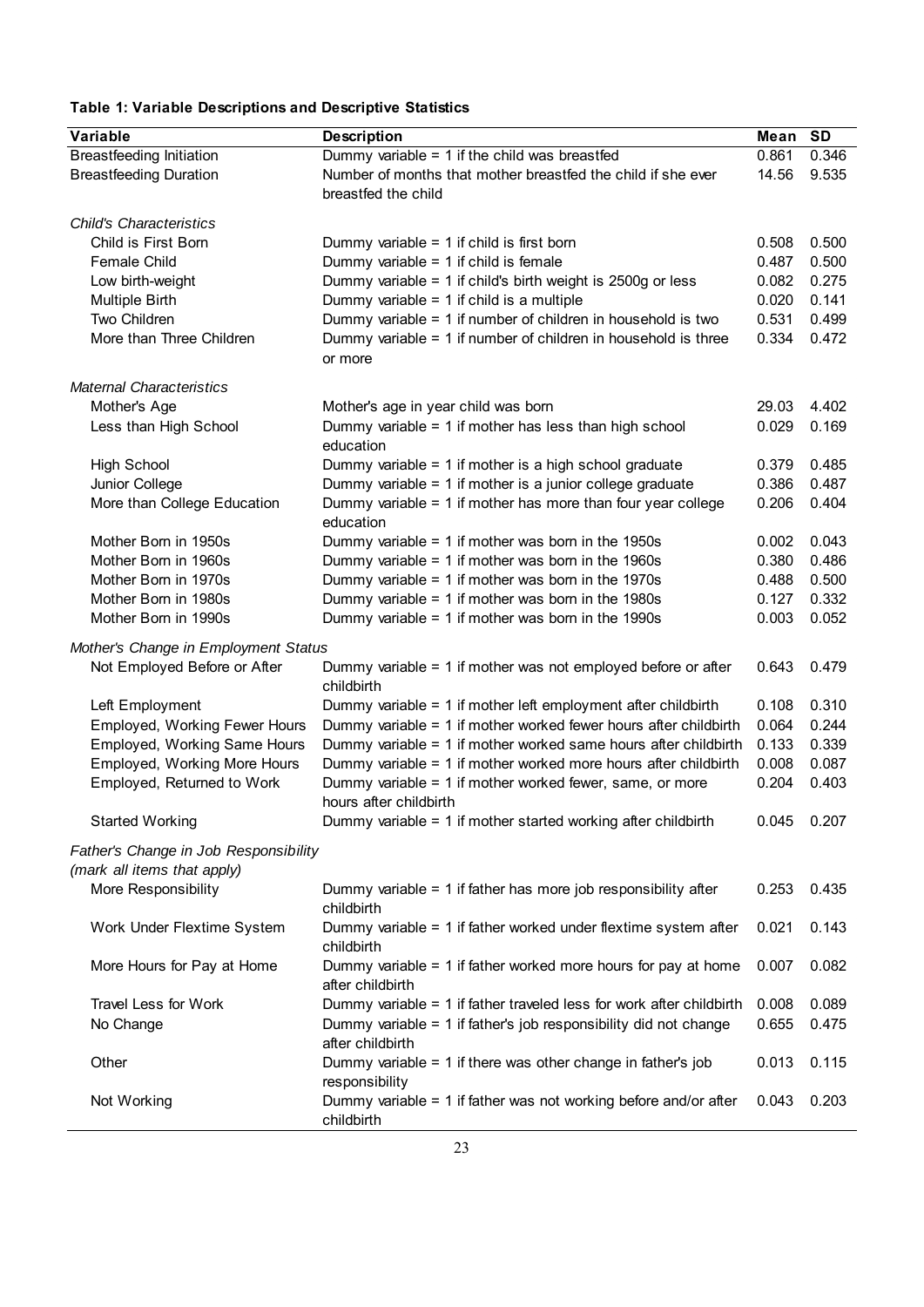|                                           | <b>Breastfeeding Initiation</b> |                             |            |                               |                        |                   |  |
|-------------------------------------------|---------------------------------|-----------------------------|------------|-------------------------------|------------------------|-------------------|--|
|                                           | (1) Logit                       |                             | (2) Logit  |                               | (3) Fixed-Effect Logit |                   |  |
|                                           | Odds                            | 95% CI                      | Odds       | 95% CI                        | Odds                   | 95% CI            |  |
| Independent variables                     | ratios                          |                             | ratios     |                               | ratios                 |                   |  |
| <b>Child and Maternal Characteristics</b> |                                 |                             |            |                               |                        |                   |  |
| Multiple Birth                            |                                 | $0.380$ *** (0.208-0.695)   |            | $0.382$ *** $(0.209 - 0.699)$ | $0.095*$               | $(0.006 - 1.572)$ |  |
| Low Birth-weight                          | $0.668***$                      | $(0.504 - 0.884)$           |            | $0.662$ *** $(0.500 - 0.877)$ | $0.331**$              | $(0.122 - 0.900)$ |  |
| Female Child                              | 0.983                           | $(0.850 - 1.137)$           | 0.982      | $(0.850 - 1.136)$             | 1.351                  | $(0.921 - 1.981)$ |  |
| Child is First Born                       | 1.033                           | $(0.905 - 1.178)$           | 1.036      | $(0.908 - 1.182)$             | 0.837                  | $(0.504 - 1.391)$ |  |
| Two Children                              | $1.427***$                      | $(1.108 - 1.838)$           |            | $1.413$ *** (1.097-1.819)     |                        |                   |  |
| More than Three Children                  |                                 | 1.779 *** (1.311-2.414)     |            | 1.765 *** (1.300-2.394)       |                        |                   |  |
| Mother's Age                              |                                 | $1.061$ *** $(1.035-1.088)$ |            | $1.062$ *** $(1.036-1.089)$   | $1.121**$              | $(1.004 - 1.251)$ |  |
| Less than High School                     | $0.619*$                        | $(0.365 - 1.051)$           | $0.634*$   | $(0.375 - 1.071)$             |                        |                   |  |
| Junior College                            | $1.591***$                      | $(1.271 - 1.990)$           |            | 1.586 *** (1.268-1.983)       |                        |                   |  |
| More than College Education               | $2.127***$                      | $(1.532 - 2.952)$           |            | 2.149 *** (1.549-2.982)       |                        |                   |  |
| Mother Born in the 1950s                  | 1.413                           | $(0.167 - 11.93)$           | 1.374      | $(0.162 - 11.69)$             |                        |                   |  |
| Mother Born in the 1960s                  | 0.831                           | $(0.676 - 1.022)$           | $0.827 *$  | $(0.673 - 1.016)$             |                        |                   |  |
| Mother Born in the 1980s                  | $2.267***$                      | $(1.574 - 3.264)$           | $2.277***$ | $(1.582 - 3.277)$             |                        |                   |  |
| Mother Born in the 1990s                  | 0.623                           | $(0.109 - 3.540)$           | 0.621      | $(0.109 - 3.543)$             |                        |                   |  |
| Mother's Change in Employment Status      |                                 |                             |            |                               |                        |                   |  |
| Not Employed Before or After              | $0.714$ **                      | $(0.537 - 0.949)$           | $0.715**$  | $(0.538 - 0.949)$             | 0.479                  | $(0.195 - 1.179)$ |  |
| Employed, Working Fewer Hours             | 1.375                           | $(0.792 - 2.387)$           |            |                               |                        |                   |  |
| Employed, Working Same Hours              | 0.759                           | $(0.525 - 1.098)$           |            |                               |                        |                   |  |
| Employed, Working More Hours              | 1.461                           | $(0.257 - 8.302)$           |            |                               |                        |                   |  |
| Employed, Returned to Work                |                                 |                             | 0.894      | $(0.632 - 1.266)$             | 0.716                  | $(0.196 - 2.609)$ |  |
| <b>Started Working</b>                    | 1.011                           | $(0.621 - 1.647)$           | 1.006      | $(0.618 - 1.637)$             | 0.949                  | $(0.135 - 6.673)$ |  |
|                                           |                                 |                             |            |                               |                        |                   |  |
| Father's Change in Job Responsibility     |                                 |                             |            |                               |                        |                   |  |
| More Responsibility                       | $1.555$ *                       | $(0.924 - 2.618)$           | 1.511      | $(0.899 - 2.541)$             |                        |                   |  |
| Work Under Flextime System                | 11.24 ***                       | $(2.813 - 44.89)$           | 11.21 ***  | $(2.809 - 44.75)$             |                        |                   |  |
| More Hours for Pay at Home                | 1.530                           | $(0.574 - 4.076)$           | 1.459      | $(0.546 - 3.897)$             |                        |                   |  |
| <b>Travel Less for Work</b>               | 1.069                           | $(0.438 - 2.608)$           | 1.077      | $(0.434 - 2.670)$             |                        |                   |  |
| No Change                                 | 1.378                           | $(0.821 - 2.313)$           | 1.333      | $(0.796 - 2.234)$             |                        |                   |  |
| Other                                     | 0.698                           | $(0.329 - 1.481)$           | 0.699      | $(0.333 - 1.468)$             |                        |                   |  |
| Not Working                               | 1.335                           | $(0.684 - 2.606)$           | 1.273      | $(0.653 - 2.482)$             |                        |                   |  |
| Log pseudolikelihood                      |                                 | $-2481.8$                   |            | $-2486.2$                     |                        | $-157.41$         |  |
| Likelihood ratio statistic                |                                 | 298.1                       |            | 289.3                         |                        | 42.03             |  |
| Pseudo $R^2$                              |                                 | 0.057                       |            | 0.055                         |                        | 0.118             |  |
| N Mother                                  |                                 |                             |            |                               |                        | 203               |  |
| N Children                                |                                 | 6420                        |            | 6420                          |                        | 498               |  |

#### **Table 2: Effect of Maternal, Paternal, and Child's Characteristics on Breastfeeding Initiation**

Notes: \*, \*\*, \*\*\* indicate statistical significance at the 10%, 5%, and 1% levels, respectively. Robust standard errors clustered by mothers are used. All regressions include a dummy for whether the sample is drawn from the pilot survey. The reference group for mother's education is high school education, for mother's birth cohort it is mother born in the 1970s, and for mother's employment status it is left employment.